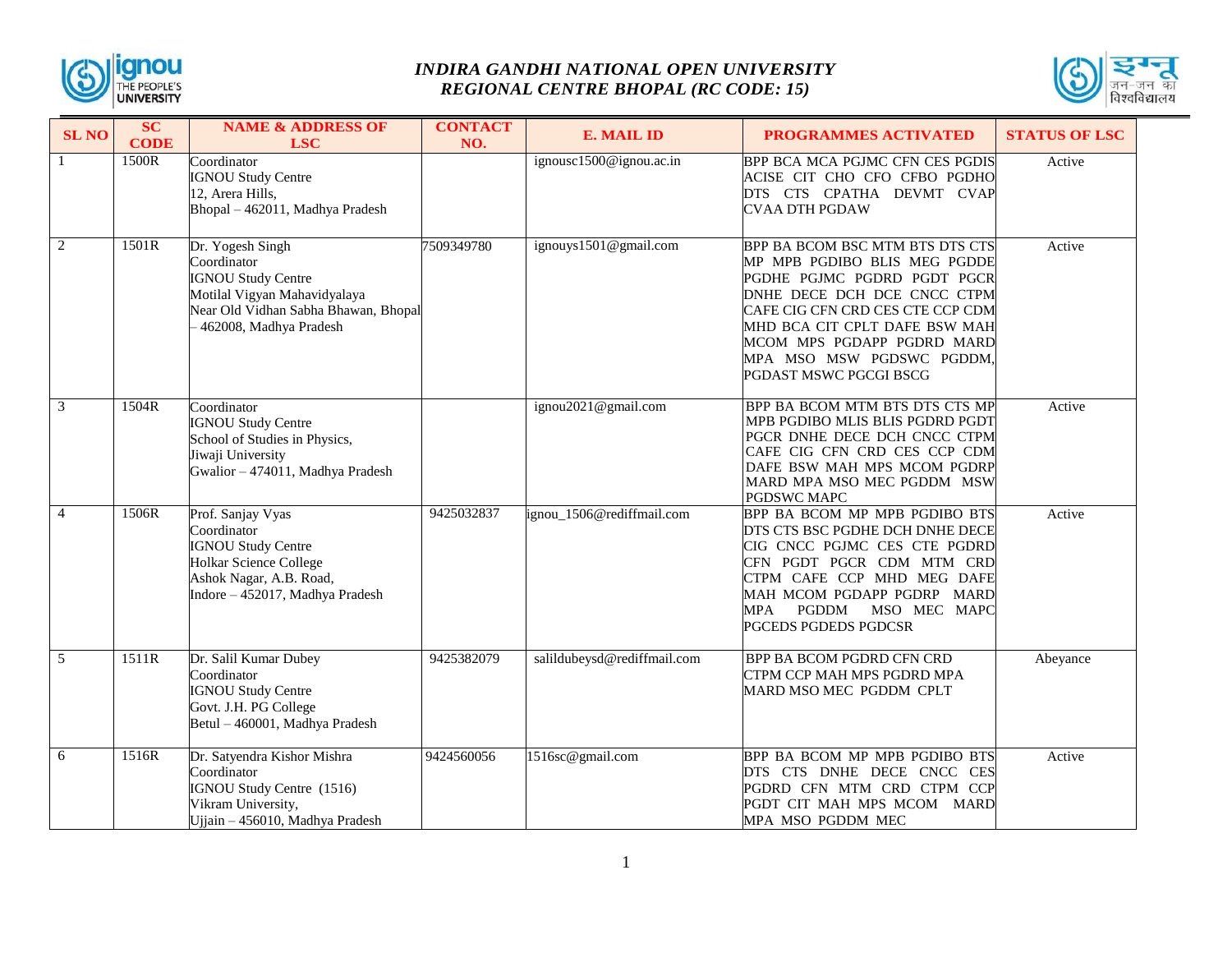



| $\overline{7}$ | 1519R | Dr. D.C. Gour<br>Coordinator<br>IGNOU Study Centre (1519)<br>Government Boys PG College<br>Rajgarh - 465661, Madhya Pradesh                                                                               | 07372-255033              |                        | BPP BA BCOM<br>MP MPB PGDIBO<br>PGDRD CFN CRD CTPM CCP MPS<br><b>MCOM</b><br>MARD MPA MSO<br><b>MEC</b><br><b>PGDDM</b> | Abeyance |
|----------------|-------|-----------------------------------------------------------------------------------------------------------------------------------------------------------------------------------------------------------|---------------------------|------------------------|-------------------------------------------------------------------------------------------------------------------------|----------|
| 8              | 1520P | Dr G Sheela Reddy<br>PROG. I/C<br>IGNOU Study Centre (1520P)<br>SDPS College Of Nursing<br>Khandwa Road Opp Bilawali Tank<br>Indore - 452020, Madhya Pradesh                                              | 9826957799,<br>9755283977 |                        | <b>BSCN(PB)</b>                                                                                                         | Abeyance |
| 9              | 1524P | Dr. Mohan Shinde<br>Programme In-charge<br>IGNOU Study Centre (1524P)<br>Gandhi Medical College<br>Bhopal - 462001, Madhya Pradesh                                                                        | 9425079070                |                        | <b>PGDMCH</b>                                                                                                           | Abeyance |
| 10             | 1526R | Dr. Veer Singh Maida<br>Coordinator<br><b>IGNOU Study Centre</b><br>Government P.G. College<br>Jhabua - 457661, Madhya Pradesh                                                                            | 9424817300                | 1526sc@gmail.com       | BPP BA BCOM CNCC CES CRD PGDRD<br>CFN CDM CTPM CCP CIT BCA MAH<br>MPS CTS CPLT PGDT CAFE DAFE MPA<br>MSO PGDDM MEC      | Active   |
| <sup>11</sup>  | 1527P | Dr. R.S. Jadon<br>Programme In-charge<br>IGNOU Study Centre (1527P)<br>M.I.T.S., Po. Residency<br>Gola Ka Mandir,<br>Gwalior - 474005, Madhya Pradesh                                                     | 9425122675                | rsjadon@hotmail.com    | <b>MCA BCA CIT</b>                                                                                                      | Abeyance |
| 12             | 1529P | Prof. Neeraj Jaiswal<br>Programme In-charge<br>IGNOU Study Centre (1529P)<br>Christian Eminent Acad. of Mgt<br>Professional Edn. & Research<br>F/7 Ravi Shankar Shukla<br>Indore - 452001, Madhya Pradesh | 9826655202                | neerajaiswal@gmail.com | <b>MCA BCA CIT</b>                                                                                                      | Abeyance |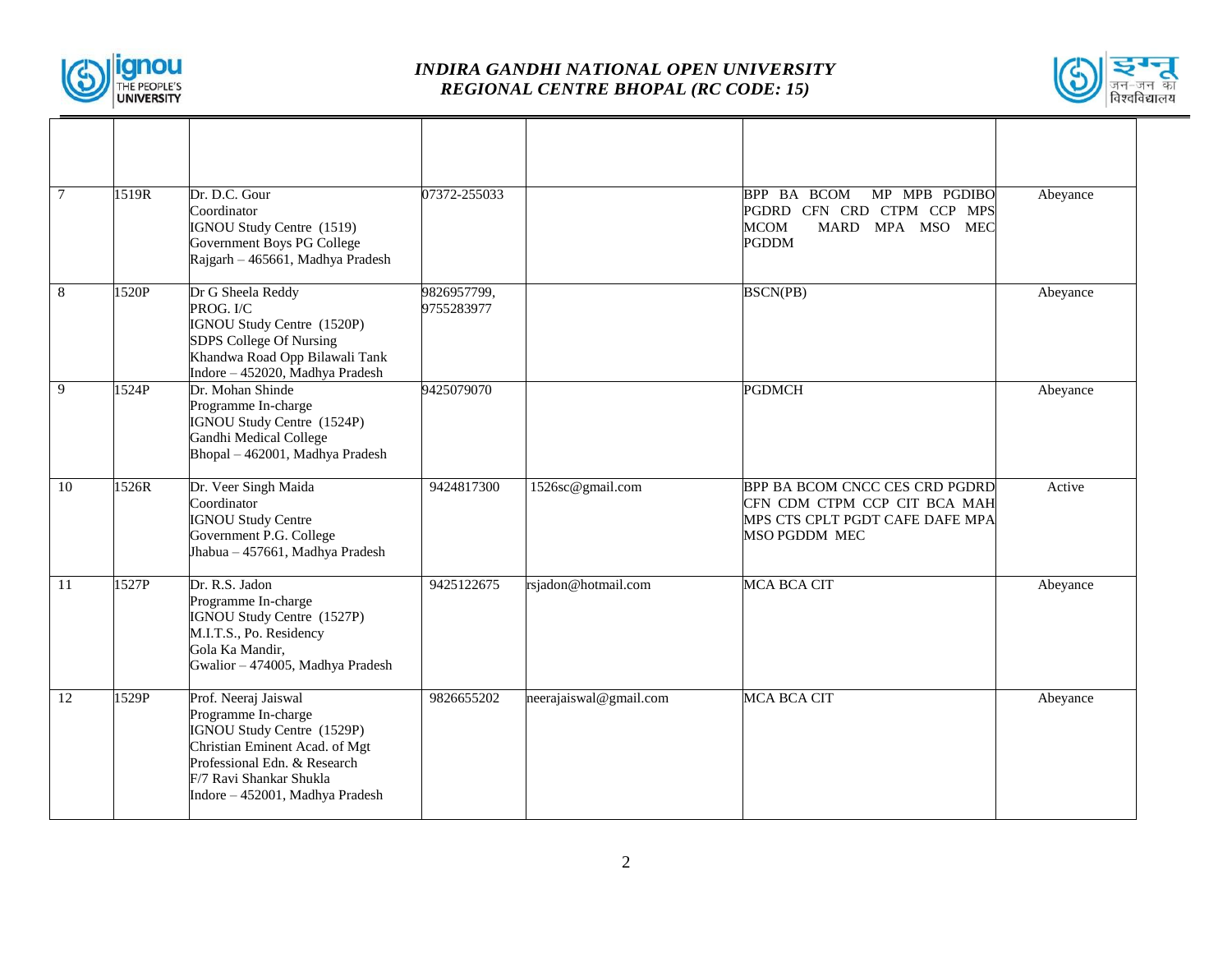



| 13 | 1554D | Mr. Dinesh Nargawe<br>Coordinator<br>IGNOU Study Centre (1554D)<br>Central Jail<br>Bhopal - 462038, Madhya Pradesh                                                         | 9826393191.              | newjailbhopal@gmail.com   | BPP BA BCOM PGDRD CDM CFN CIG<br>CNCC CRD CPFM CTS CWDL CWED<br>CYP CTE CTPM CES CAFE CCP CLD<br><b>MARD</b> | Active   |
|----|-------|----------------------------------------------------------------------------------------------------------------------------------------------------------------------------|--------------------------|---------------------------|--------------------------------------------------------------------------------------------------------------|----------|
| 14 | 1556P | Dr. V.K. Sharma<br>Programme In-charge<br>IGNOU Study Centre (1556P)<br>Gandhi Medical College<br>Bhopal - 462001, Madhya Pradesh                                          | 9826296326               |                           | <b>PGDGM</b>                                                                                                 | Abeyance |
| 15 | 1557P | Dr. Janardan Singh Chauhan<br>Programme In-charge<br>IGNOU Study Centre (1557P)<br>Civil Engg.Tech.Dev. Centre<br><b>SATI Campus</b><br>Vidisha - 464001, Madhya Pradesh   | 9826244840               |                           | <b>BTCM BTWRE</b>                                                                                            | Abeyance |
| 16 | 1558P | Sh. Kamal Kishor Yadav<br>Programme In-charge<br>IGNOU Study Centre (1558P)<br>Vidya Sagar College<br>Village: Hingonia, Near Kanadia<br>Bypass,<br>Indore, Madhya Pradesh | 9425348417               | ignou1558@rediffmail.com  | BED PGDET CIG PGDSLM PGDEMA                                                                                  | Abeyance |
| 17 | 1559D | Sri Vivek Kumar Roy<br>Coordinator<br>IGNOU Study Centre (1559D)<br>Gyan Raksha Shiksha Samiti<br>127, Vaishali Nagar<br>Bhopal - 462003, Madhya Pradesh                   | 0755-5272034,<br>2763157 |                           | BPP BA CIT CAFE DAFE PGJMC                                                                                   | Abeyance |
| 18 | 1571P | Dr. Manjula Vishvas<br>Programme In-charge<br>IGNOU Study Centre (1571P)<br>Sarojani Naidu Govt.G.S PG College<br>Shivaji Nagar<br>Bhopal - 462016, Madhya Pradesh         | 9425024766               | manjula.vishwas@gmail.com | MSC(DFSM)                                                                                                    | Abeyance |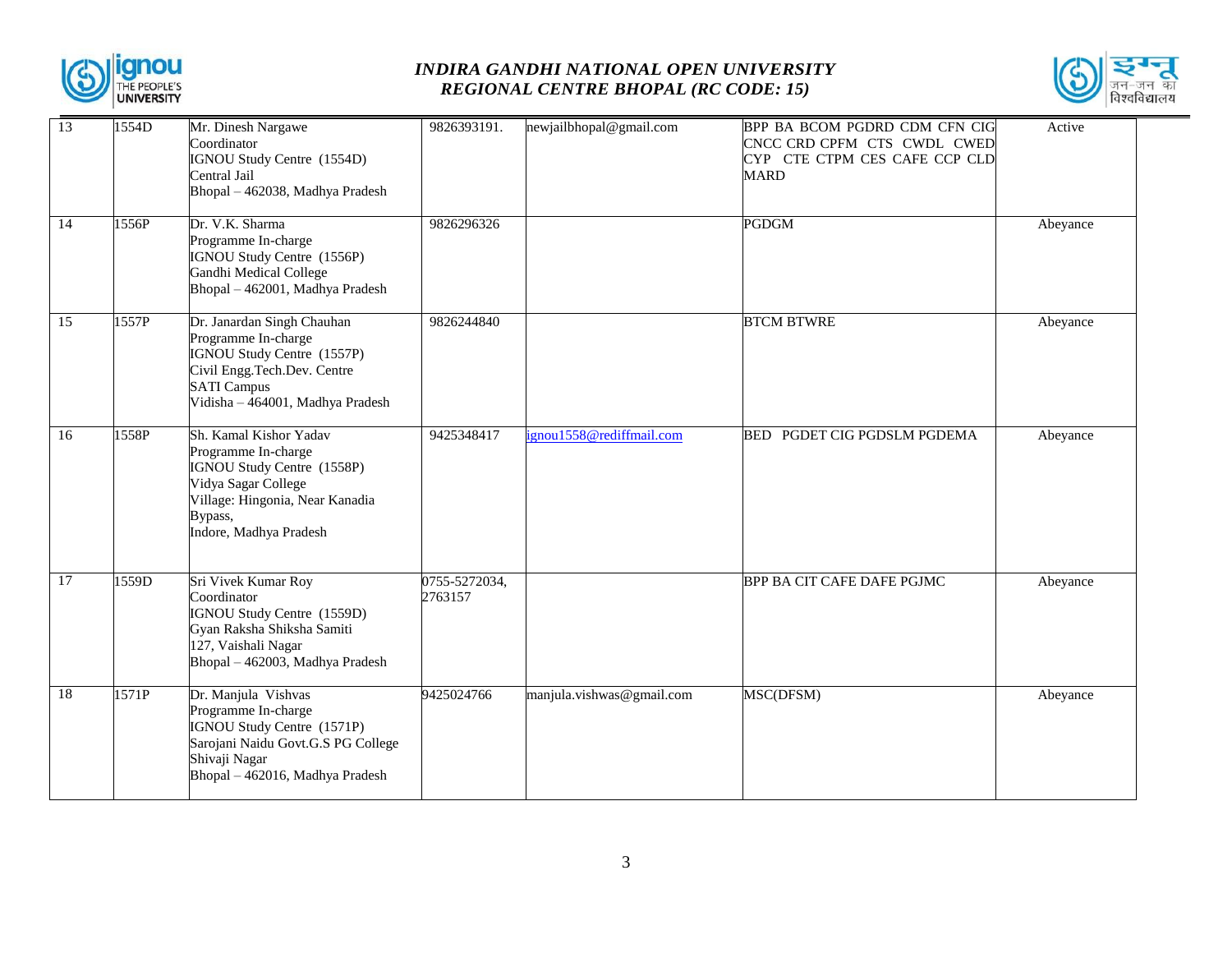



| 19              | 1572P | Smt. Seema Modi                                                                                                                                                                                                        | 9827653728   | seemamodi17@yahoo.com                          | <b>BED</b>                                                                                   | Abeyance |
|-----------------|-------|------------------------------------------------------------------------------------------------------------------------------------------------------------------------------------------------------------------------|--------------|------------------------------------------------|----------------------------------------------------------------------------------------------|----------|
|                 |       | Programme In-charge<br>IGNOU Study Centre (1572P)<br>Christian Eminent Academy,<br>F-7 HIG, RSS Nagar, Main Road<br>Indore - 452011, Madhya Pradesh                                                                    |              |                                                |                                                                                              |          |
| $\overline{20}$ | 1573P | Smt. Usha Ukande<br>Programme In-charge<br>IGNOU Study Centre (1573P)<br>Choitram College Of Nursing<br>Manik Bagh Road<br>Indore - 452014, Madhya Pradesh                                                             | 9425438183   |                                                | DNA CNIC CMCHC DCCN                                                                          | Abeyance |
| 21              | 1574P | Dr. Veralaxmi Inderakanti<br>Programme In-charge<br>IGNOU Study Centre (1574P)<br>Anand Vihar College for Women<br>Tulsi Nagar, Bhopal, Madhya Pradesh                                                                 | 9425672880   | verlaxmi@yahoo.com                             | <b>PGDPPED</b><br><b>BED</b><br><b>CPVE</b><br><b>PGDEMA</b><br>PGDET PGDHE PGDSLM CIG MAEDU | Abeyance |
| 22              | 1576P | Mr. Ashok Kumar Negi<br>Programme In-charge<br>IGNOU Study Centre (1576P)<br>RD Gardi Medical College<br>Surasa, Agar Road, Ujjain - 456006<br>Madhya Pradesh                                                          | 0734-2559147 |                                                | <b>CHCWM</b>                                                                                 | Abeyance |
| 23              | 1577P | Dr. Surendra Kumar Tiwari<br>Programme In-charge<br>IGNOU Study Centre (1577P)<br>Gulab Bai Yadav Smriti<br>Shiksha Mahavidyalaya<br>Borawan, Po. Kasrawad,<br>Dist. Khargone, Pin - 451228<br>Madhya Pradesh          | 9424056999   | 577p.scborawan@gmail.com                       | <b>BED CIG</b>                                                                               | Abeyance |
| 24              | 1578P | Dr Anita Gaur<br>Programme In-charge,<br>IGNOU Study Centre (1578P),<br>Institute of Professional Studies,<br>College of Education<br>Belaki Bawdi Tiraha,<br>Shivpuri, Link Road,<br>Gwalior - 474001, Madhya Pradesh | 9425407216   | 1578p.studycentregwalior@gmail.co<br>${\bf m}$ | <b>BED, CIG, CPVE</b>                                                                        | Abeyance |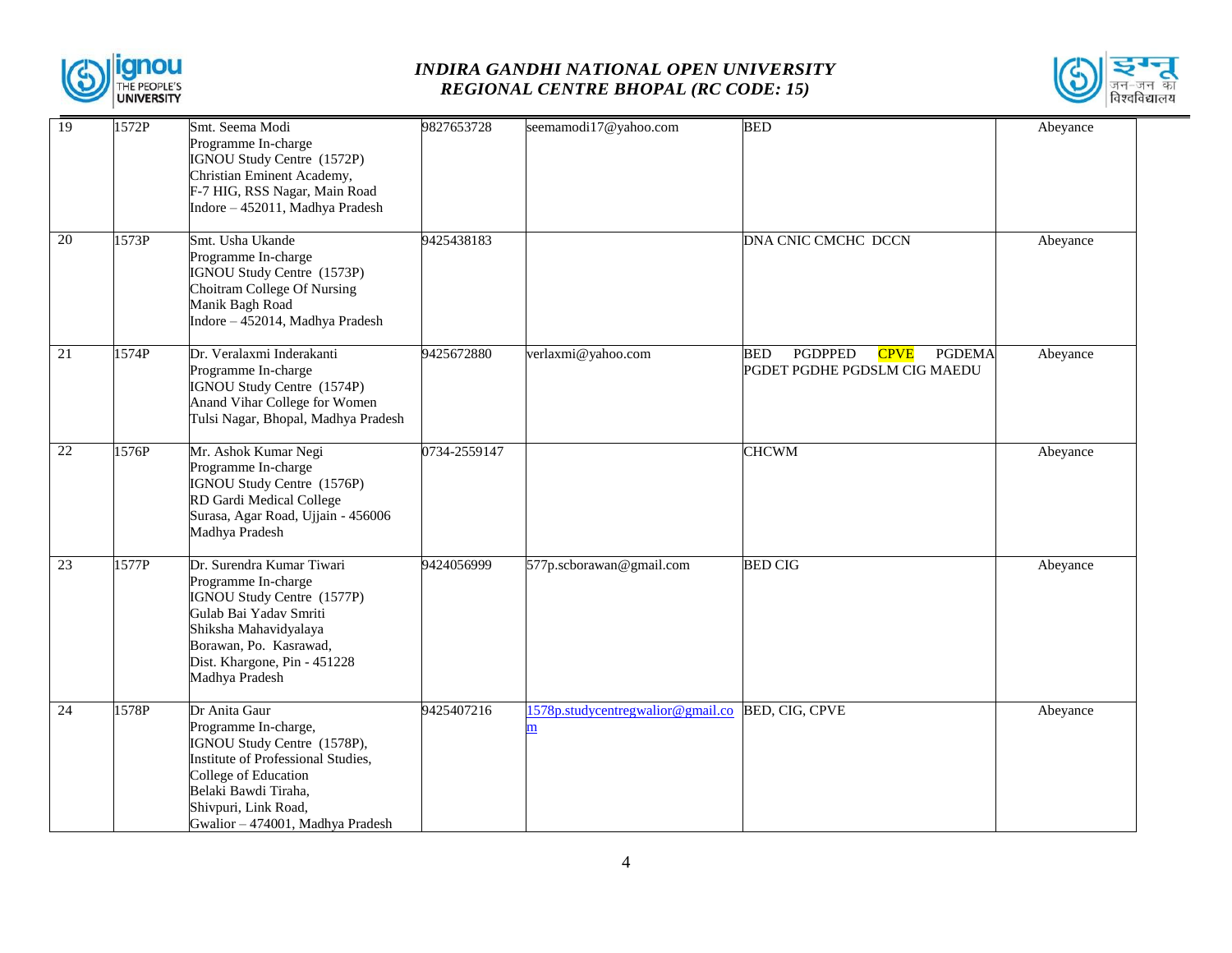



| 25              | 1579P | Dr. Anita Bhadoria<br>Programme In-charge<br>IGNOU Study Centre (1579P)<br>Career College, Govindpura, BHEL,<br>Bhopal - 462023, Madhya Pradesh                                                         | 9425371554   | anitabhadoria@ymail.com        | <b>BED</b>               | Abeyance |
|-----------------|-------|---------------------------------------------------------------------------------------------------------------------------------------------------------------------------------------------------------|--------------|--------------------------------|--------------------------|----------|
| 26              | 1580D | Dr. Yashwant Kumar Mishra<br>Coordinator<br>IGNOU Study Centre (1580D)<br>Govt. Arts & Science College<br>Opp. Nagar Nigam, Station Road<br>Ratlam - 457001<br>Madhya Pradesh                           | 9425355727   | mishra.yashwant@rediffmail.com | <b>CAFE DAFE BPP CIT</b> | Abeyance |
| $\overline{27}$ | 1582P | Dr. Shashi Gandhi<br>Programme In-charge<br>IGNOU Study Centre (1582P)<br>M.G.M. Medical College<br>AB Road, Indore - 452001<br>Madhya Pradesh                                                          | 9826170789   | dranitamutha@gmail.com         | <b>CHCWM</b>             | Abeyance |
| 28              | 1583P | Prof. Renuka Das<br>Programme In-charge<br>IGNOU Study Centre (1583P)<br>P.G. College of Nursing<br>Jan Vikas Nyas<br>Gwalior - 474009<br>Madhya Pradesh                                                | 0751-2336502 |                                | BSCN(PB)                 | Abeyance |
| 29              | 1586P | Mr. S.D. Kulkarni<br>Programme In-charge<br>IGNOU Study Centre (1586P)<br>Central Institute of Agriculture<br>Engeeniering (CIAE)<br>Nabibagh, Berasia Road<br><b>Bhopal</b> - 462038<br>Madhya Pradesh | 0755-2521061 | directorciae@gmail.com         | <b>DVAPFV</b>            | Abeyance |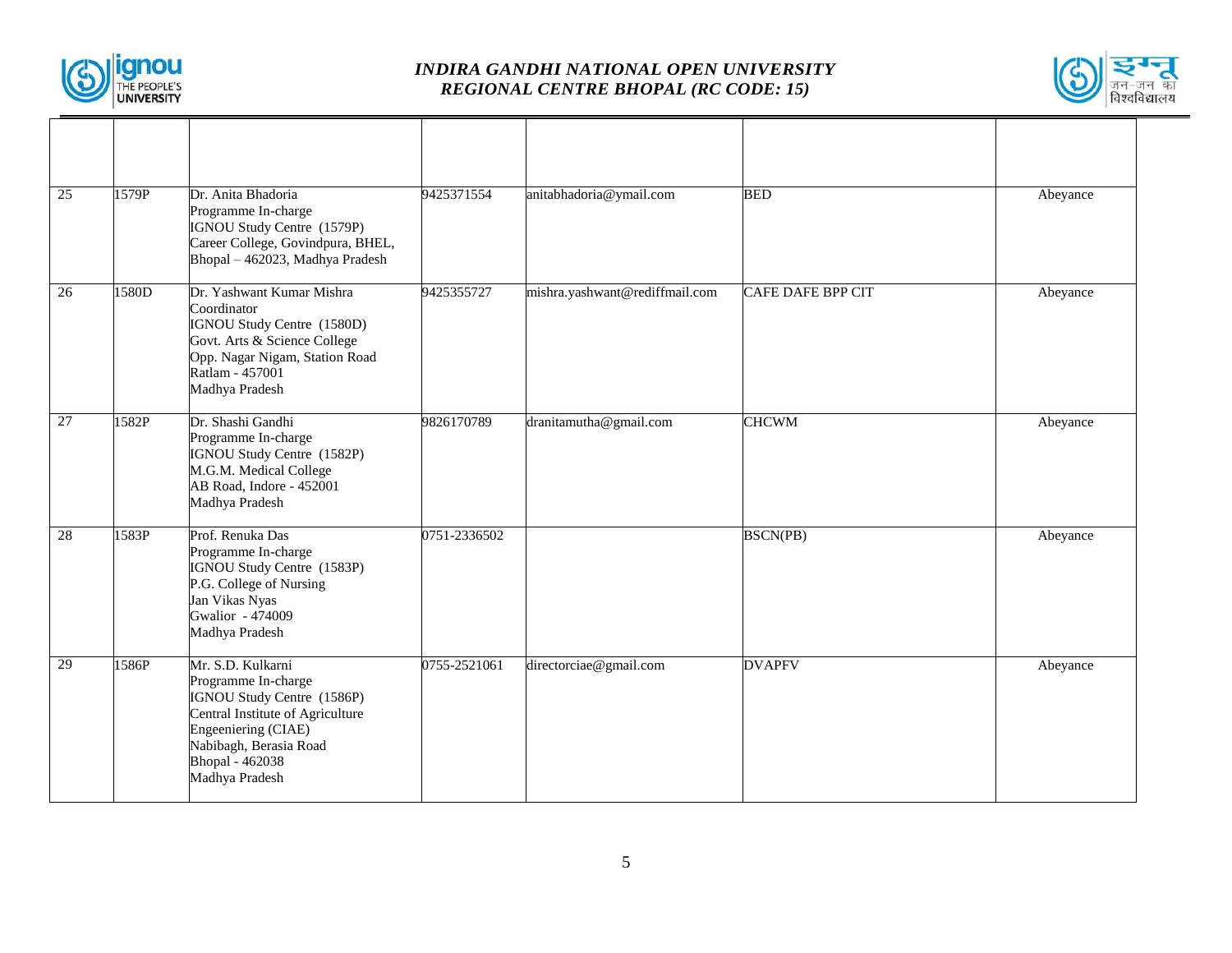



| 30              | 1591P  | Dr Jagdish Prasad Tiwari<br>Programme In-charge<br>IGNOU Study Centre (1591P)<br>Azwani Hospital<br>115, Berasua Road<br>Bhopal - 462018<br>Madhya Pradesh                                                                     | 0755-2745800 |                        | <b>BSCHOT</b>                                           | Abeyance |
|-----------------|--------|--------------------------------------------------------------------------------------------------------------------------------------------------------------------------------------------------------------------------------|--------------|------------------------|---------------------------------------------------------|----------|
| $\overline{31}$ | 1595P  | Ms Sukhda Sharma<br>Programme In-charge<br>IGNOU Study Centre (1595P)<br><b>BIMR Nursing College</b><br>Surya Mandir Road Residency<br>Gwalior - 474005<br>Madhya Pradesh                                                      | 9893024106   |                        | <b>BSCN(PB)</b>                                         | Abeyance |
| 32              | 1597P  | Dr Sunita Lawrence<br>Programme In-charge<br>IGNOU Study Centre (1597P)<br>Pragyan College of Nursing<br>Airport Square Karondh Bypass Road<br>Near Rajeev Gandhi Technical<br>University<br>Bhopal - 462036<br>Madhya Pradesh | 9425004934   |                        | CNIC CMCHC BSCN (N) (PB)                                | Abeyance |
| $\overline{33}$ | 15100D | Dr Anupama Maheswari<br>Coordinator<br>IGNOU Study Centre (15100D)<br>Aadhar,<br>$E - 3$ , Senior MIG - 12<br>Arera Colony<br>Near Bhopal Fracture Hospital<br>Bhopal-462016, Madhya Pradesh                                   | 9302263958   | aadharcentre@gmail.com | CIG CAFE DAFE CFN CNCC DECE<br>DNHE MSCCFT, PGDCFT MAPC | Abeyance |
| $\overline{34}$ | 15103P | Dr Swapnil Dubey<br>Programme In-charge<br>IGNOU Study Centre (15103P)<br>Krishi Vigyan Kendra<br>Vill Naktara Po Bankhedi Nh-86<br>Extn Raisen Sagar Road, Dist. Raisen<br>Pin - 466551, Madhya Pradesh                       | 9826499725   |                        | <b>DVAPFV</b>                                           | Abeyance |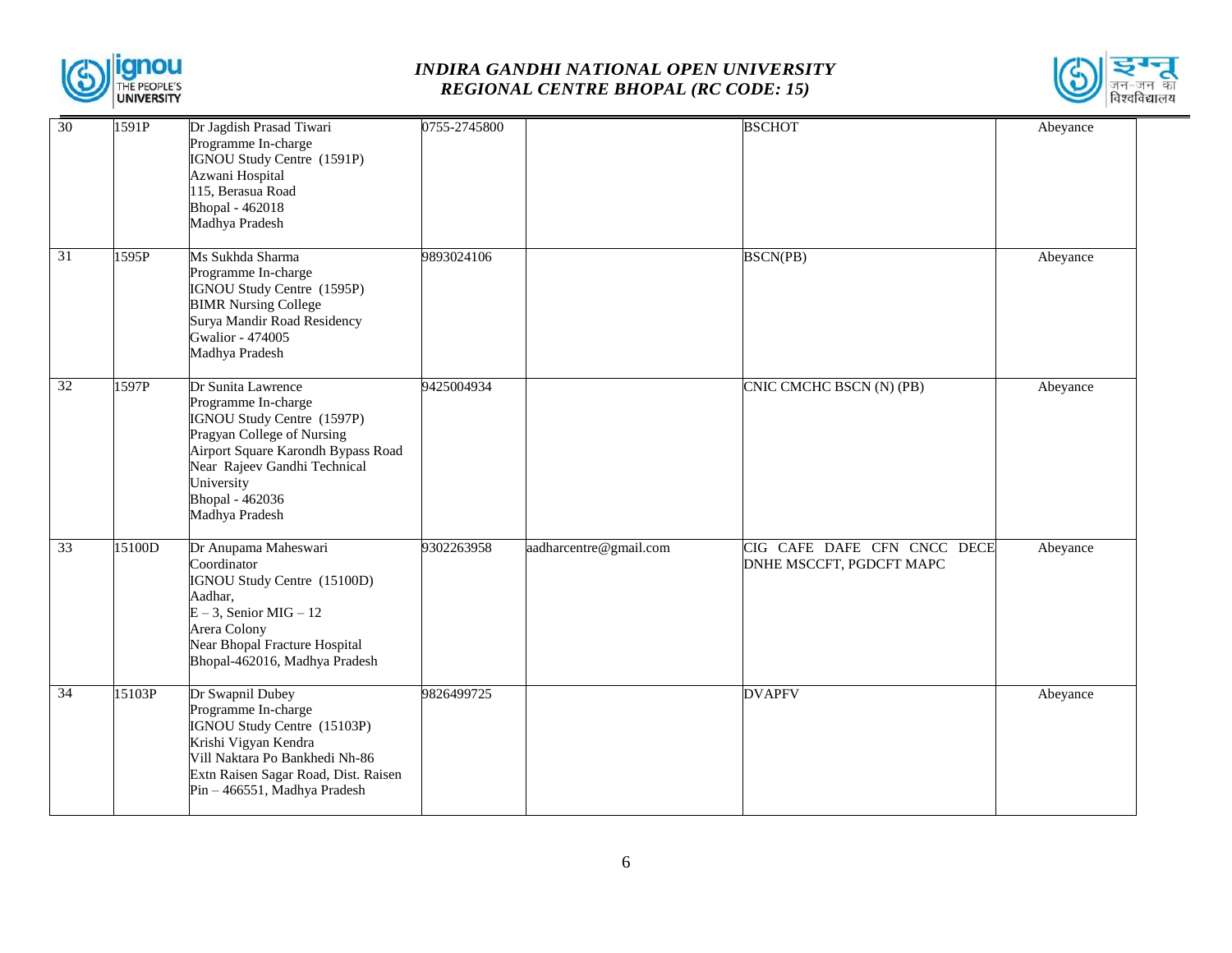



| 35              | 15104P | Dr Idris A Khan<br>Programme In-charge<br>IGNOU Study Centre (15104P)<br><b>Bombay Hospital Ida Scheme</b><br>94-95 Ring Road<br>Indore $-452010$<br>Madhya Pradesh                                                      | 0731-4077000 | idrisdm@gmail.com         | <b>PGDCC</b> | Abeyance |
|-----------------|--------|--------------------------------------------------------------------------------------------------------------------------------------------------------------------------------------------------------------------------|--------------|---------------------------|--------------|----------|
| 36              | 15105P | Dr. Johnson S V<br>Programme In-charge<br>IGNOU Study Centre (15105P)<br>Christ Bed College,<br>St.Paul Campus P.N.No 7<br><b>Anand Nagar</b><br>Bhopal - 462021, Madhya Pradesh                                         | 9425691997   | frjohnsonk@rediffmail.com | <b>BED</b>   | Active   |
| $\overline{37}$ | 15106P | Mr Amogh Dixit<br>Programme In-charge<br>IGNOU Study Centre (15106P)<br>HHML Training Cente Herohonda<br>Motors Ltd, 3 <sup>rd</sup> Floor<br>Alankar Palace Plot No-11 M P Zone II<br>Bhopal - 462011<br>Madhya Pradesh | 9926200580   |                           | <b>CMSR</b>  | Abeyance |
| $\overline{38}$ | 15107P | Dr. Meena Barse<br>Programme In-charge<br>IGNOU Study Centre (15107P)<br>Sant Hirda Ram Girls College<br>Sant Hirda Ram Nagar<br>Lake Road, Bhopal - 462030<br>Madhya Pradesh                                            | 9039529954   | meenabarse@rocketmail.com | <b>BED</b>   | Abeyance |
| 39              | 15108P | Dr. Aparna Palekar<br>Programme In-charge<br>IGNOU Study Centre (15108P)<br>Modern Dental College<br>Research Centre Airport Road<br>Gandhi Nagar, Indore - 453112<br>Madhya Pradesh                                     | 07354678260  |                           | <b>PGCE</b>  | Abeyance |
| 40              | 15111P | Dr Skand Kumar Trivedi<br>Programme In-charge<br>IGNOU Study Centre (15111P)<br><b>Bhopal Memorial Hospital Research</b>                                                                                                 | 09893044406  |                           | <b>PGDCC</b> | Abeyance |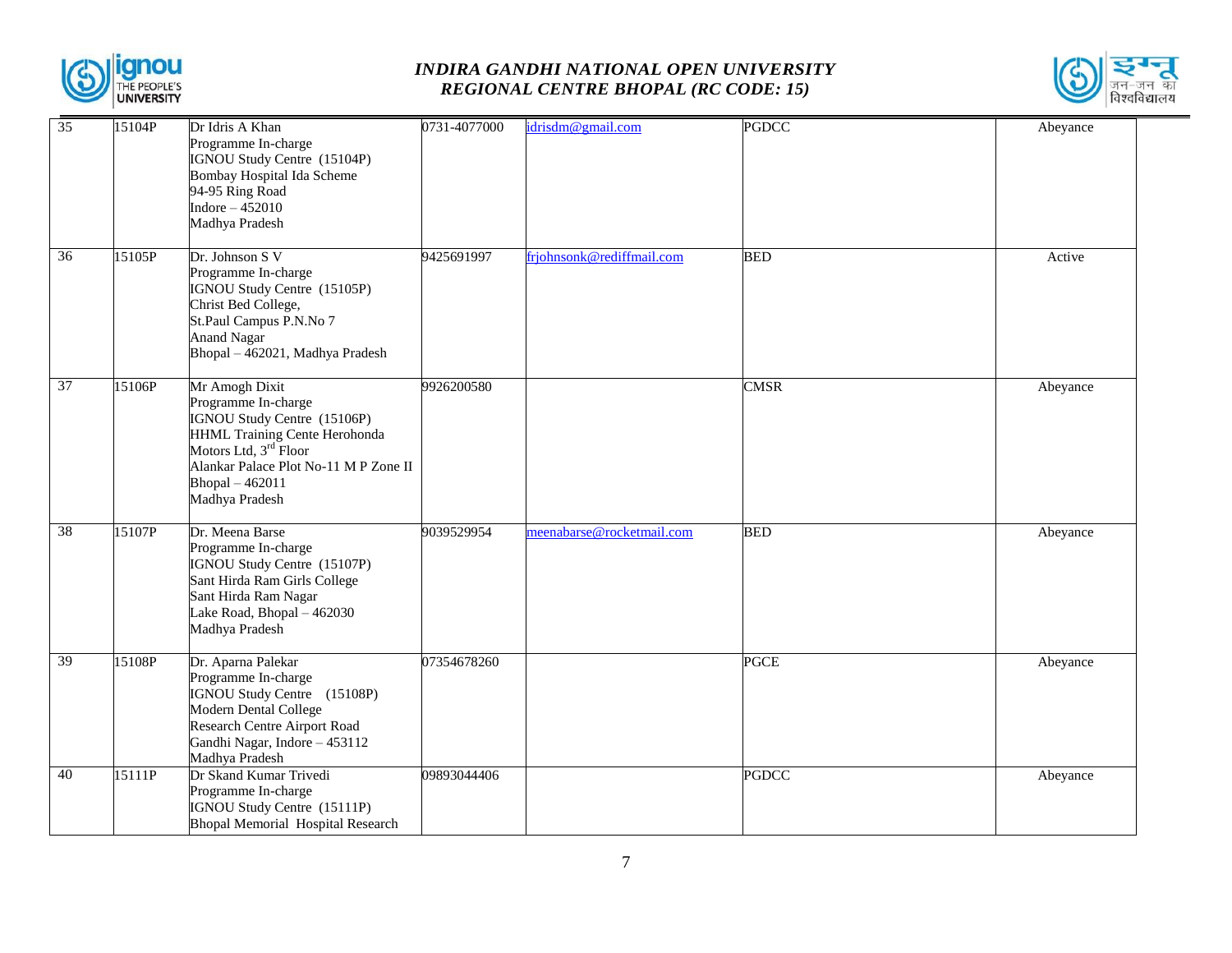



|    |        | Centre                                               |              |                            |                           |          |
|----|--------|------------------------------------------------------|--------------|----------------------------|---------------------------|----------|
|    |        | Near Karond Chowk                                    |              |                            |                           |          |
|    |        | Raisen By Pass Road                                  |              |                            |                           |          |
|    |        | Bhopal - 462038, Madhya Pradesh                      |              |                            |                           |          |
|    |        |                                                      |              |                            |                           |          |
| 41 | 15113D | Dr. Usha Punjabi                                     | 9826485083   | 15113sc@gmail.com          | <b>BPP BA BCOM CIC</b>    | Abeyance |
|    |        | Coordinator                                          |              |                            |                           |          |
|    |        | IGNOU Study Centre (15113D)                          |              |                            |                           |          |
|    |        | Mook Badhir Sangathan                                |              |                            |                           |          |
|    |        | Scheme No. 71,                                       |              |                            |                           |          |
|    |        | Behind Ranjeet Hanuman Temple                        |              |                            |                           |          |
|    |        | Indore - 452009, Madhya Pradesh                      |              |                            |                           |          |
| 42 | 15114D | Mr Rajiv Kumar Jain                                  | 9826821405   | rajeev9826821405@gmail.com | <b>BPP BA CUL DUL BUL</b> | Abeyance |
|    |        | Coordinator                                          |              |                            |                           |          |
|    |        | IGNOU Study Centre (15114D)                          |              |                            |                           |          |
|    |        | Sarvodaya High.Secondary School                      |              |                            |                           |          |
|    |        | Ghair Mohalla<br>Kathali Bazar Sironj                |              |                            |                           |          |
|    |        | Sironj, Madhya Pradesh                               |              |                            |                           |          |
|    |        |                                                      |              |                            |                           |          |
| 43 | 15117D | Dr U S Sharma                                        | 0755-2852782 |                            | <b>BPP CAFÉ</b>           | Abeyance |
|    |        | Coordinator                                          |              |                            |                           |          |
|    |        | IGNOU Study Centre (15117D)                          |              |                            |                           |          |
|    |        | Madhya Pradesh Vigyan Sabha                          |              |                            |                           |          |
|    |        | Gyan Vigyan Parisar<br>Sagonikalam Raisen Road       |              |                            |                           |          |
|    |        | Bhopal - 462021, Madhya Pradesh                      |              |                            |                           |          |
|    |        |                                                      |              |                            |                           |          |
| 44 | 15118P | Dr Pankaj Tiwari                                     | 9425021265   |                            | <b>BBA(RETAIL)</b>        | Abeyance |
|    |        | Programme In-charge                                  |              |                            |                           |          |
|    |        | IGNOU Study Centre (15118P)                          |              |                            |                           |          |
|    |        | Vidyasagar Inst of Management<br>Vallabh Nagar, BHEL |              |                            |                           |          |
|    |        | Bhopal - 462021, Madhya Pradesh                      |              |                            |                           |          |
|    |        |                                                      |              |                            |                           |          |
| 45 | 15119P | Prof Pradeep Jain                                    | 9926803132   |                            | DIR BBA(RETAIL)           |          |
|    |        | Programme In-charge                                  |              |                            |                           | Abeyance |
|    |        | IGNOU Study Centre (15119P)                          |              |                            |                           |          |
|    |        | Career College, Govindpura<br>BHEL, Bhopal - 462023  |              |                            |                           |          |
|    |        | Madhya Pradesh                                       |              |                            |                           |          |
|    |        |                                                      |              |                            |                           |          |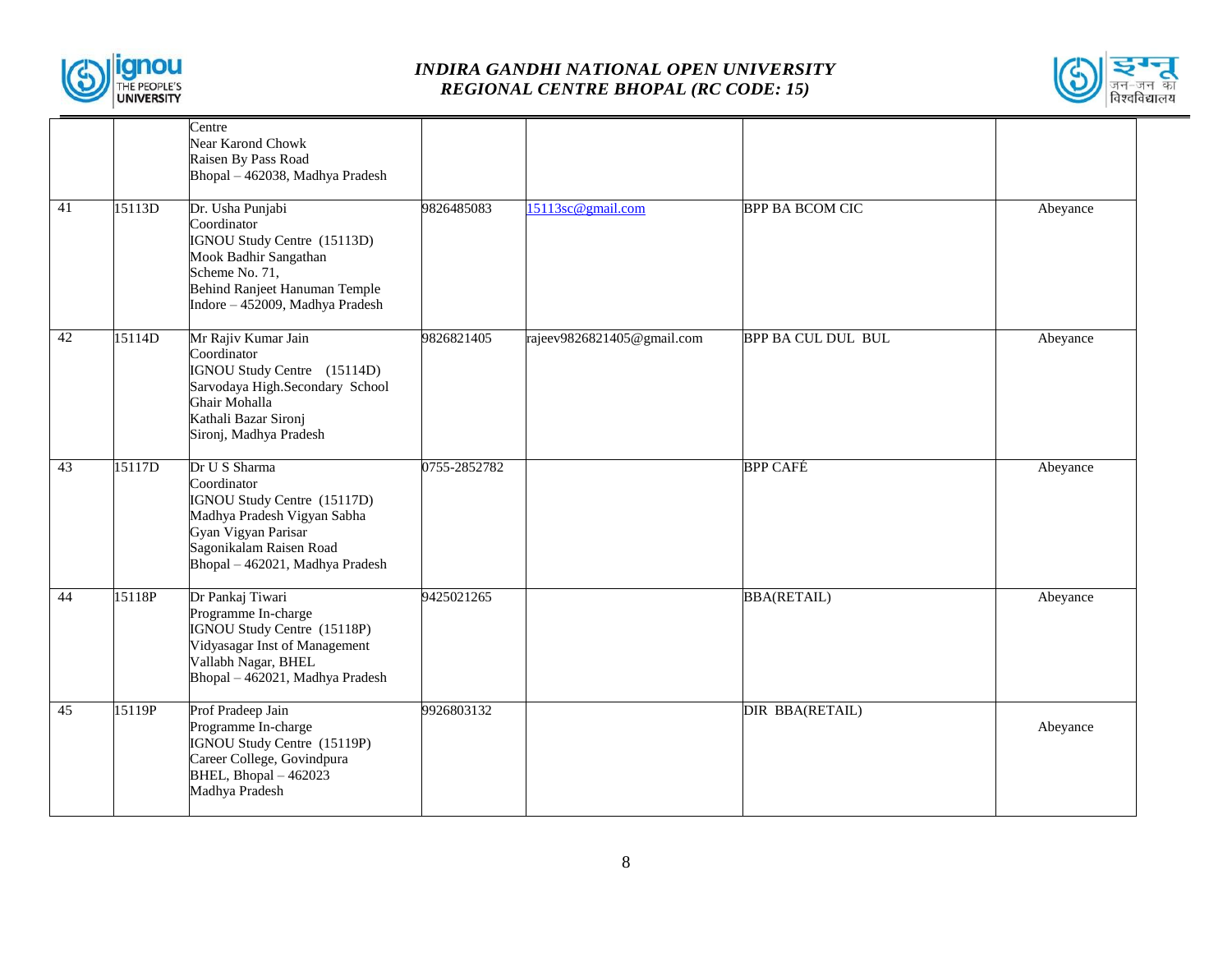



| 46 | 15120D | Mr. Banmala Golpelwar<br>Coordinator<br>IGNOU Study Centre (15120D)<br>K.G. National Memorial Trust<br>Kasturbagram, Khandwa Road<br>Indore $-452020$<br>Madhya Pradesh                                           | 0731-2874553 |                           | <b>MSW</b>                 | Abeyance |
|----|--------|-------------------------------------------------------------------------------------------------------------------------------------------------------------------------------------------------------------------|--------------|---------------------------|----------------------------|----------|
| 47 | 15122P | Dr. Atul Kumar Pandey<br>Programme In-charge<br>IGNOU Study Centre (15122P)<br>National Law Institute University<br>Kerwa Dam Road<br>Bhopal - 462044, Madhya Pradesh                                             | 9301075521   | nluatul@gmail.com         | PGCCL PGDIPR PGCCP CCP CHR | Abeyance |
| 48 | 15123P | Dr. Anagha Palkar<br>Programme In-charge<br>IGNOU Study Centre (15123P)<br>Institute of Advanced Study in<br>Education(Govt College of Education)<br>PGBT Campus, Berasia Road<br>Bhopal - 462038, Madhya Pradesh | 9425005146   | iasebpl@live.com          | <b>BED, MED</b>            | Abeyance |
| 49 | 15125D | Mr. Rakesh Joshi<br>Coordinator<br>IGNOU Study Centre (15125D)<br>Bhartiya Gyanpeeth Regdsociety<br>$B - 5$ , Mahananda Nagar<br>Ujjain - 456001, Madhya Pradesh                                                  | 9754277576   |                           | <b>BPP</b>                 | Abeyance |
| 50 | 15126D | Smt Meena Nagar<br>Coordinator<br>IGNOU Study Centre (15126D)<br><b>Bhartiya Gyanpeeth Regdsociety</b><br>Opp Madhave Nagar<br>Railway Statation, Freeganj<br>Ujjain $-456001$<br>Madhya Pradesh                  | 0734-2551785 |                           | <b>BPP</b>                 | Abeyance |
| 51 | 15127D | Mr Gajendra Singh<br>Coordinator<br>IGNOU Study Centre (15127D)<br>Gangapur Yuva Club<br>Village Piparipura Road                                                                                                  | 9406506796   | yuvaclub_yuva@yahoo.co.in | <b>BPP</b>                 | Abeyance |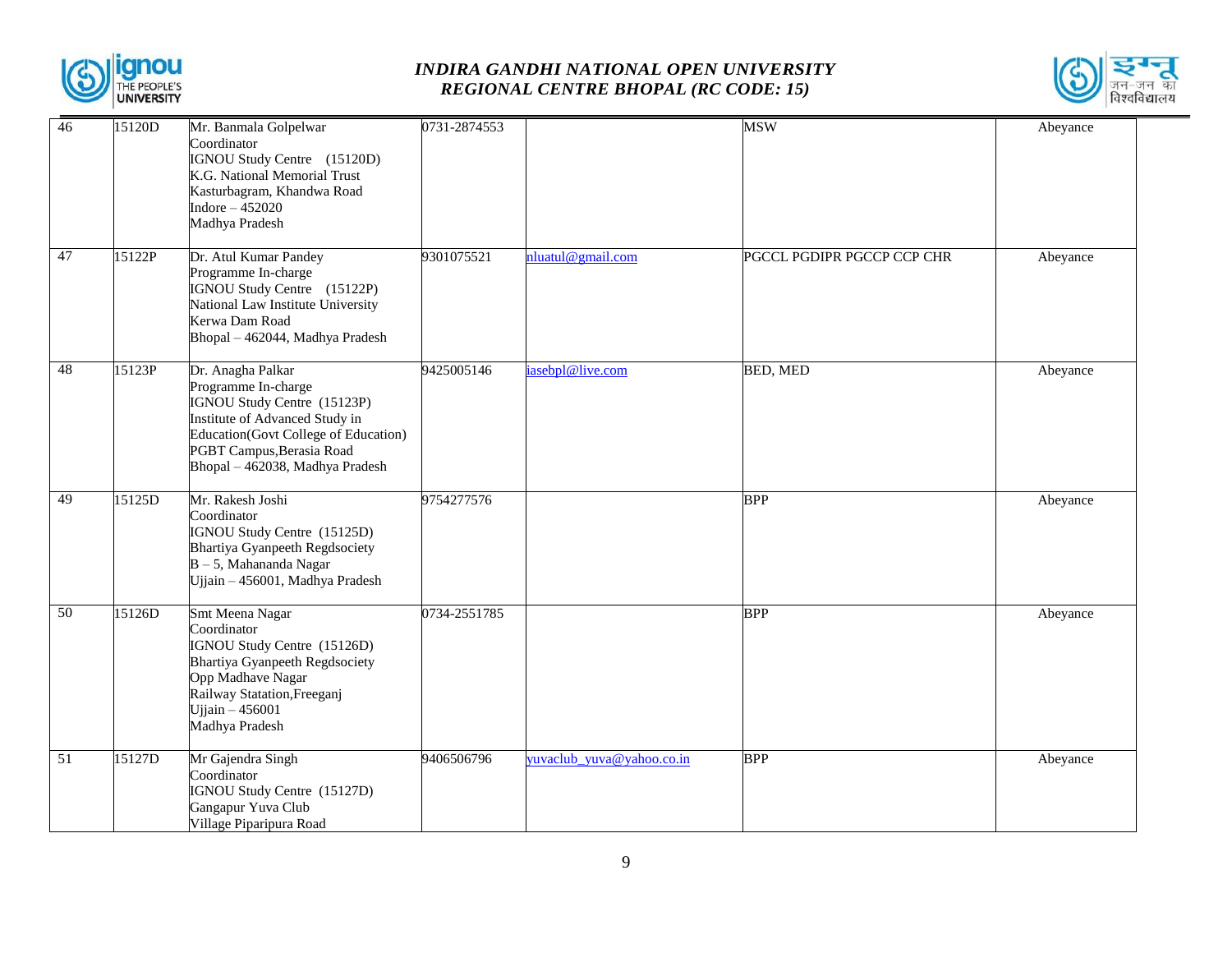



|                 |        | <b>Shyam Vihar Colony</b><br>Morena - 476001<br>Madhya Pradesh                                                                                                                                                       |              |                                |               |          |
|-----------------|--------|----------------------------------------------------------------------------------------------------------------------------------------------------------------------------------------------------------------------|--------------|--------------------------------|---------------|----------|
| 52              | 15128D | Mr. Manish Mishra<br>Coordinator<br>IGNOU Study Centre (15128D),<br>Sahara Manch<br>H-203, Bangmugalia Extension<br>BHOPAL -462043 Madhya Pradesh                                                                    | 0755-5273253 |                                | <b>BPP</b>    | Abeyance |
| $\overline{53}$ | 15129P | Sh Sunil Dubey<br>Coordinator<br>IGNOU Study Centre (15129P),<br>Ch Roop Narayan Dubey Samaj Kalyan<br>Samiti,<br>Kushwah Colony Etawah Road,<br>Bhind - 477001, Madhya Pradesh                                      | 9826074764   |                                | BPP, CLP      | Abeyance |
| 54              | 15130P | Dr. Nilesh Patel<br>Programme In-charge,<br>IGNOU Study Centre (15130P),<br>Acupuncture Clinic & Research Centre,<br>G-1 Tapasya Appartment,<br>31/3 Ganesh Clony, Near Dadawadi,<br>Indore - 452007, Madhya Pradesh | 9826633200   | dr nileshacupuncture@yahoo.com | <b>PGDACP</b> | Abeyance |
| 55              | 15131P | Ms. Sree Devi<br>Programme In-charge<br>IGNOU Study Centre (15131P)<br>IIMSHE, BHEL, Gandhi Udhayan,<br>Piplani, Bhopal - 462022, Madhya<br>Pradesh                                                                  | 9425301584   | iimshe.safety@gmail.com        | PGDM(ISHE)    | Abeyance |
| 56              | 15133P | Prof S S Goliya<br>Programme In-charge<br>IGNOU Study Centre (15133P)<br>Institute of Infrastructure & Human<br><b>Resource Development</b><br>Yojna Bhawan, Puran Pura<br>Vidisha - 464001, Madhya Pradesh          | 07592-250911 |                                | DME DCLE(G)   | Abeyance |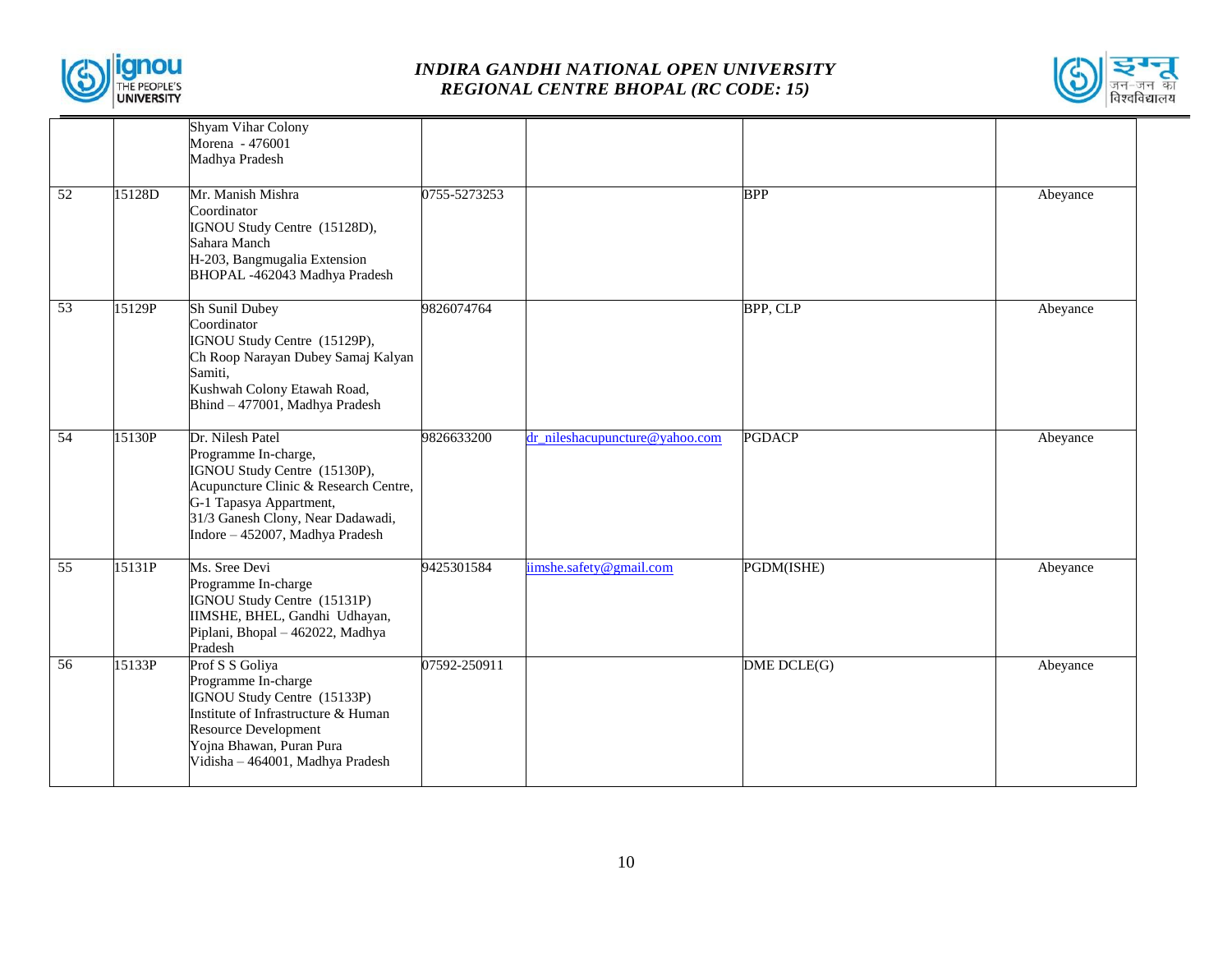



| 57              | 15134D | Ms Rani Upadhyay<br>Coordinator<br>IGNOU Study Centre (15134D)<br>Ehsaas Samaj Kalyan Samiti<br>F. 6/6, LIG, Near Shoping Complex<br>Rishi Nagar, Ujjain, Madhya Pradesh                                | 9893026617   |                          | <b>BPP CLP</b>                                     | Abeyance |
|-----------------|--------|---------------------------------------------------------------------------------------------------------------------------------------------------------------------------------------------------------|--------------|--------------------------|----------------------------------------------------|----------|
| $\overline{58}$ | 15137D | Dr. Ashutosh Pandit<br>Coordinator<br>IGNOU Study Centre (15137D)<br>Composite Regional Centre for Persons<br>with Disabilities<br>Punarvas Bhavan Khajurikala Road<br>Bhopal - 462021, Madhya Pradesh  | 0755-2685950 | crcbhopal2011@gmail.com  | CESE(CP)                                           | Abeyance |
| 59              | 15139P | Sh. Ravi Limaye<br>Programme In-charge<br>IGNOU Study Centre (15139P)<br>RKDF Institute of Science &<br>Technology<br>202 Ganga Jamuna Complex<br>Zone - I M P Nagar<br>Bhopal - 462016, Madhya Pradesh | 0755-2417232 |                          | CCR, PGCR                                          | Abeyance |
| 60              | 15140P | Dr Mahesh Pratap Singh<br>Programme In-charge<br>IGNOU Study Centre (15140P)<br>People's College of Dental Sciences &<br>Research Centre<br>People's Campus Bhanpur<br>Bhopal - 462010, Madhya Pradesh  | 9425005600   |                          | PGCE (Post Graduate Certificate in<br>Endodomtics) | Abeyance |
| 61              | 15149D | Coordinator<br>IGNOU Study Centre (15149D)<br>Shivkalyan Evam Shikshan Samiti<br>UG 26 Iind Floor<br>Harshwardhan Nagar<br>Bhopal, Madhya Pradesh                                                       |              |                          | FCED CESE(CP)                                      | Abeyance |
| 62              | 15154P | Dr Mohan Shinde<br>Programme In-charge<br>IGNOU Study Centre (15154P)<br>Gandhi Medical College                                                                                                         | 9425079070   | shinde mohan@hotmail.com | <b>PGDDHM</b>                                      | Abeyance |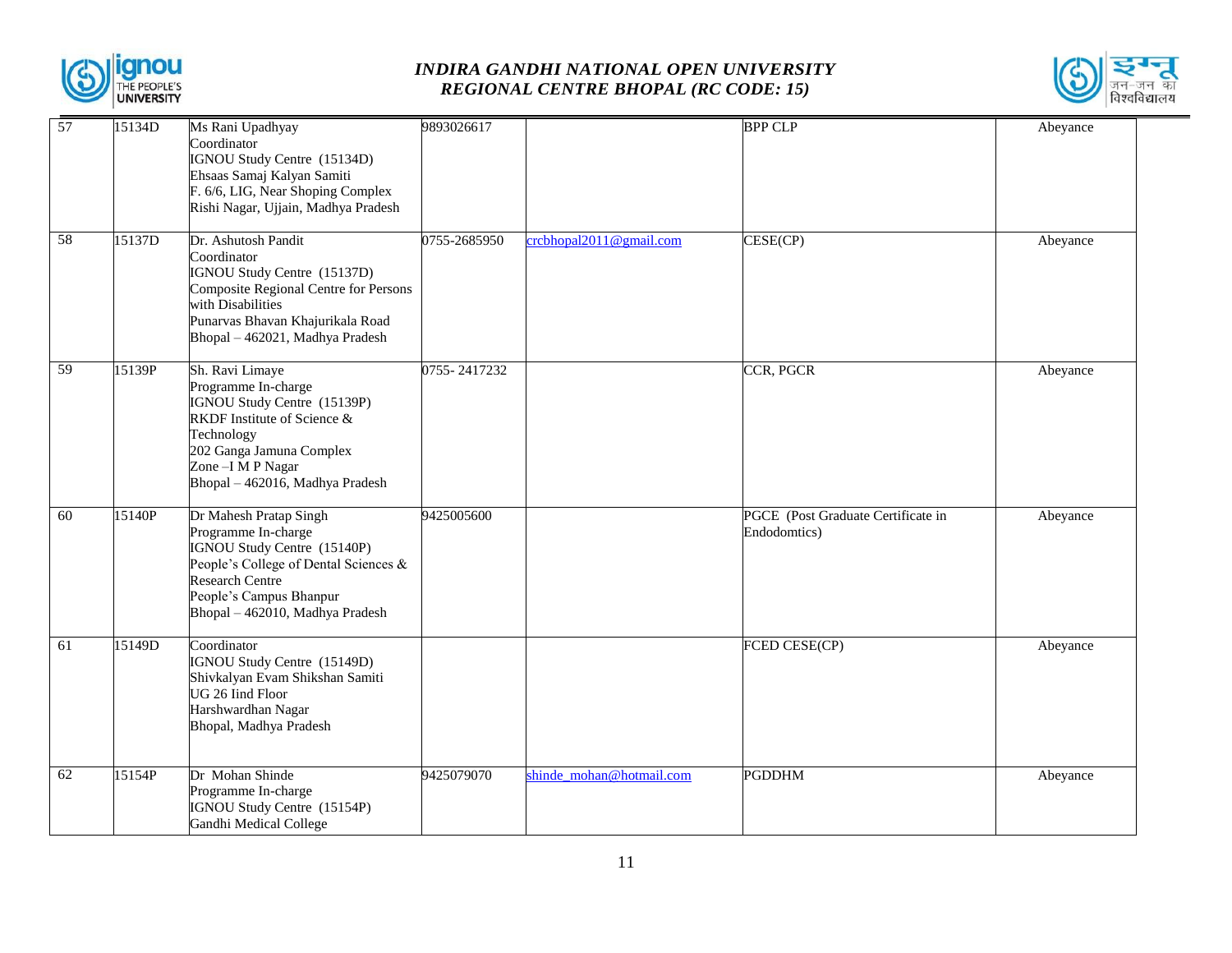



|    |        | Dept Communit Medicine<br>Bhopal - 462001, Madhya Pradesh                                                                                                                                            |                 |                         |                         |          |
|----|--------|------------------------------------------------------------------------------------------------------------------------------------------------------------------------------------------------------|-----------------|-------------------------|-------------------------|----------|
| 63 | 15155P | Dr Ashok Mishra<br>Programme In-charge<br>IGNOU Study Centre (15155P)<br><b>G R Medical College</b><br>Dept. of Community Medicine<br>Gwalior, Madhya Pradesh                                        | 9425112903      | drashokgrmc@yahoo.co.in | <b>PGDDHM</b>           | Abeyance |
| 64 | 15156D | Mr. Akash Shrivastava<br>Coordinator<br>IGNOU Study Centre (15156D)<br>Shree Sai Institute of Technology<br>Near RTO Office<br>Jaora Road, Ratlam - 457001<br>Madhya Pradesh                         | 07412-261052-53 |                         | <b>BCOM BA BPP CPVE</b> | Abeyance |
| 65 | 15157P | Dr Shailendra Trivedi<br>Programme In-charge<br>IGNOU Study Centre (15157P)<br>Chl-Apollo Hospitals<br>Near LIG Triangle<br>A B Road, Indore - 452008<br>Madhya Pradesh                              | 0731-4072550    |                         | <b>PGDCC</b>            | Abeyance |
| 66 | 15159P | Mr. Man Singh Parmar<br>Programme In-charge<br>IGNOU Study Centre (15159P)<br>Muraina, A. B.Road, Near Bus Stand,<br>Morena - 476001, Madhya Pradesh                                                 | 07532-232174    |                         | CFE CTPM CES DELED      | Abeyance |
| 67 | 15160P | Mr. Bijendra Kumar Tiwari<br>Programme In-charge<br>IGNOU Study Centre (15160P)<br>District Institute Of Education &<br>Training (DIET)<br>Bhind, Near Vikrampur,<br>Behind - 477001, Madhya Pradesh | 9826508284      |                         | CFE CTPM CES DELED      | Abeyance |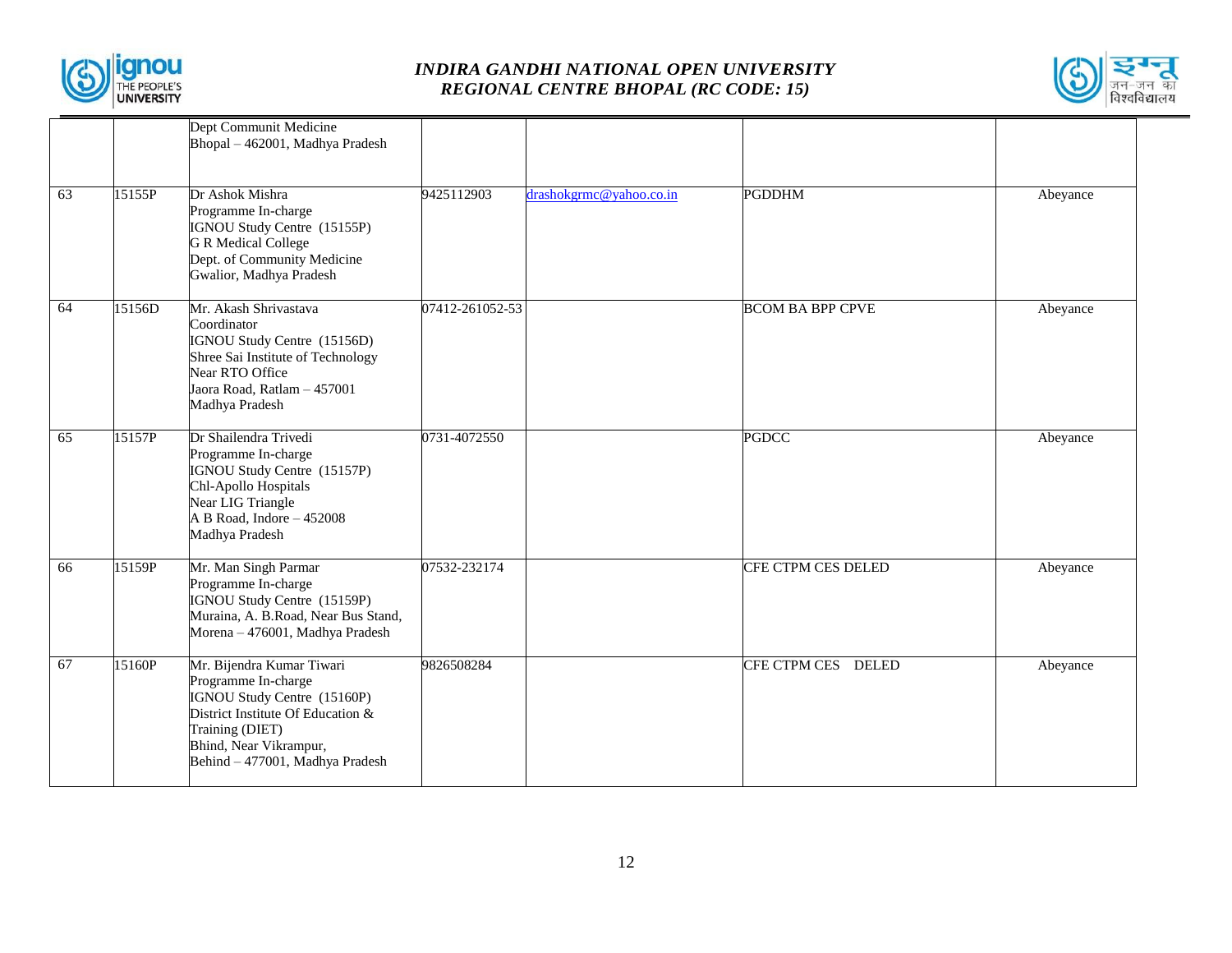



| 68              | 15161D | Smt Nisha Dey                                                                                                                                                                              | 0751-2345360 | CFE CTPM CES        | Abeyance |
|-----------------|--------|--------------------------------------------------------------------------------------------------------------------------------------------------------------------------------------------|--------------|---------------------|----------|
|                 |        | Coordinator<br>IGNOU Study Centre (15161D)<br>District Institute Of Education &<br>Training (DIET)<br>Gwalior, Madhya Pradesh                                                              |              |                     |          |
| 69              | 15162P | Mr. Suresh Kumar Pandey<br>Programme In-charge<br>IGNOU Study Centre (15162P)<br>District Institute Of Education &<br>Training (DIET)<br>Jhansi Road, Shivpuri - 473551,<br>Madhya Pradesh | 9406584101   | CFE CTPM CES DELED  | Abeyance |
| 70              | 15163D | Mr. Suman Dixit<br>Coordinator<br>IGNOU Study Centre (15163D)<br>District Institute Of Education &<br>Training (DIET)<br>Bajrang Garh (Guna)<br>Madhya Pradesh                             | 07542-257634 | <b>CFE CTPM CES</b> | Abeyance |
| $\overline{71}$ | 15164P | Mr. Ashok Shrivastava<br>Programme In-charge<br>IGNOU Study Centre (15164P)<br>District Institute Of Education &<br>Training (DIET)<br>Datiya, Madhya Pradesh                              | 9893860857   | CFE CTPM CES DELED  | Abeyance |
| 72              | 15165P | Mr. Milind Khanna<br>Programme In-charge<br>IGNOU Study Centre (15165P)<br>District Institute Of Education &<br>Training (DIET)<br>Abroad, Rasalpur, Dewas, Madhya<br>Pradesh              | 07272-258220 | CFE CTPM CES DELED  | Abeyance |
| 73              | 15166P | Mr. Naredra Kumar Gupta<br>Programme In-charge<br>IGNOU Study Centre (15166P)<br>District Institute Of Education &<br>Training (DIET)<br>Piploda (Ratlam), Madhya Pradesh                  | 07414-262214 | CFE CTPM CES DELED  | Abeyance |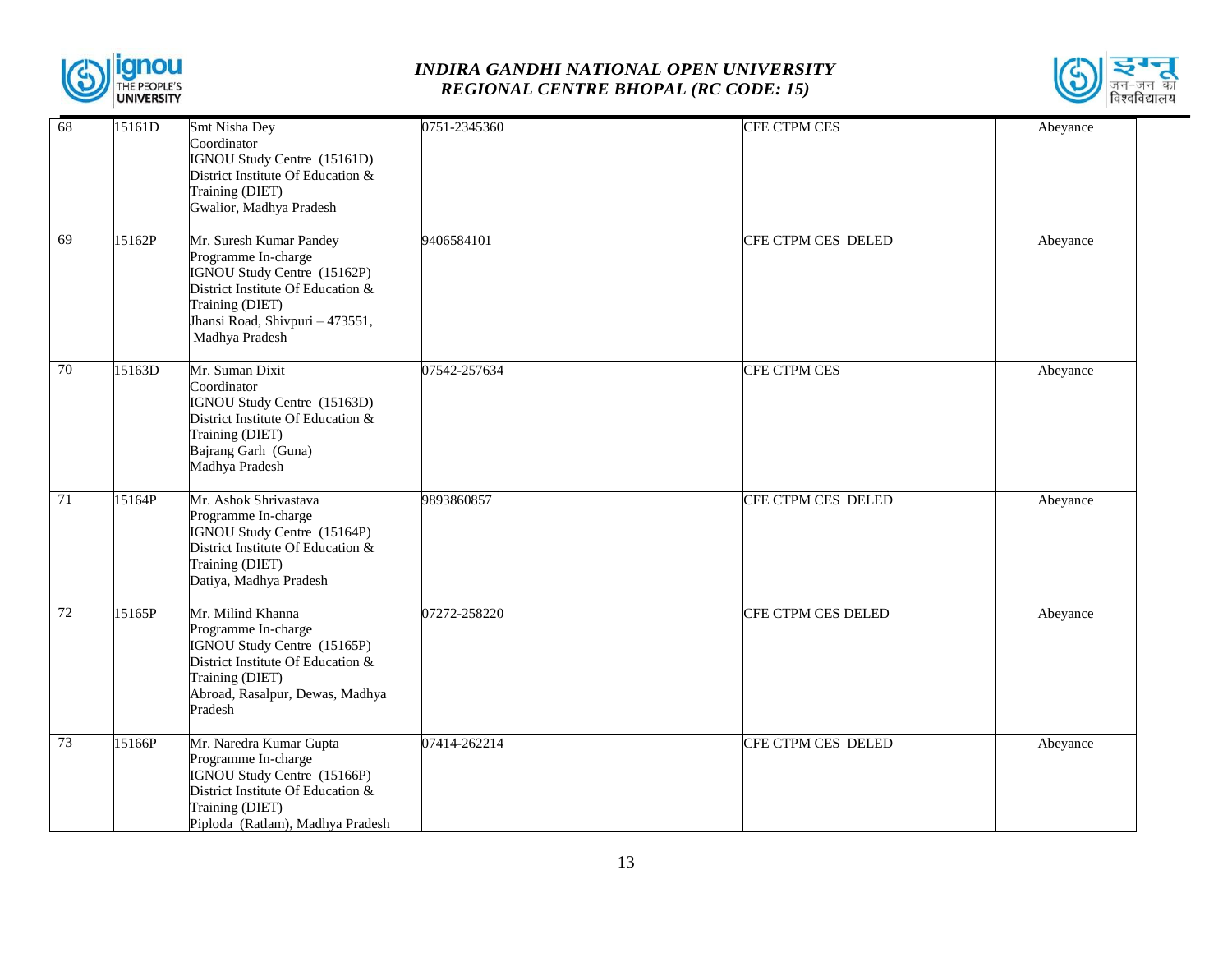



| 74 | 15167D | Sh G S Vamaniya<br>Coordinator<br>IGNOU Study Centre (15167D)<br>District Institute Of Education &<br>Training (DIET)<br>Lal Ghati, Jail Road,<br>Shajapur - 465001, Madhya Pradesh | 07364-227942 | <b>CFE CTPM CES</b> | Abeyance |
|----|--------|-------------------------------------------------------------------------------------------------------------------------------------------------------------------------------------|--------------|---------------------|----------|
| 75 | 15168P | Mr. Dilip Singh Rathor<br>Programme In-charge<br>IGNOU Study Centre (15168P)<br>District Institute Of Education &<br>Training (DIET)<br>Mandsaur, Madhya Pradesh                    | 07422-256433 | CFE CTPM CES DELED  | Abeyance |
| 76 | 15169D | Sh Gyanvardhan Shrivastav<br>Coordinator<br>IGNOU Study Centre (15169D)<br>District Institute Of Education &<br>Training (DIET)<br>Neemuch, Madhya Pradesh                          | 07423-232110 | CFE CTPM CES        | Abeyance |
| 77 | 15170P | Ms. Neena Arya<br>Programme In-charge<br>IGNOU Study Centre (15170P)<br>District Institute of Education &<br>Training (DIET)<br>Dashara Maidan, Ujjain, Madhya<br>Pradesh           | 0734-2517318 | CFE CTPM CES DELED  | Abeyance |
| 78 | 15171P | Ms. Purnima Pandit<br>Programme In-charge<br>IGNOU Study Centre (15171P)<br>District Institute Of Education &<br>Training (DIET)<br>Bijalpur, Indore-452008, Madhya<br>Pradesh      | 9926300455   | CFE CTPM CES DELED  | Abeyance |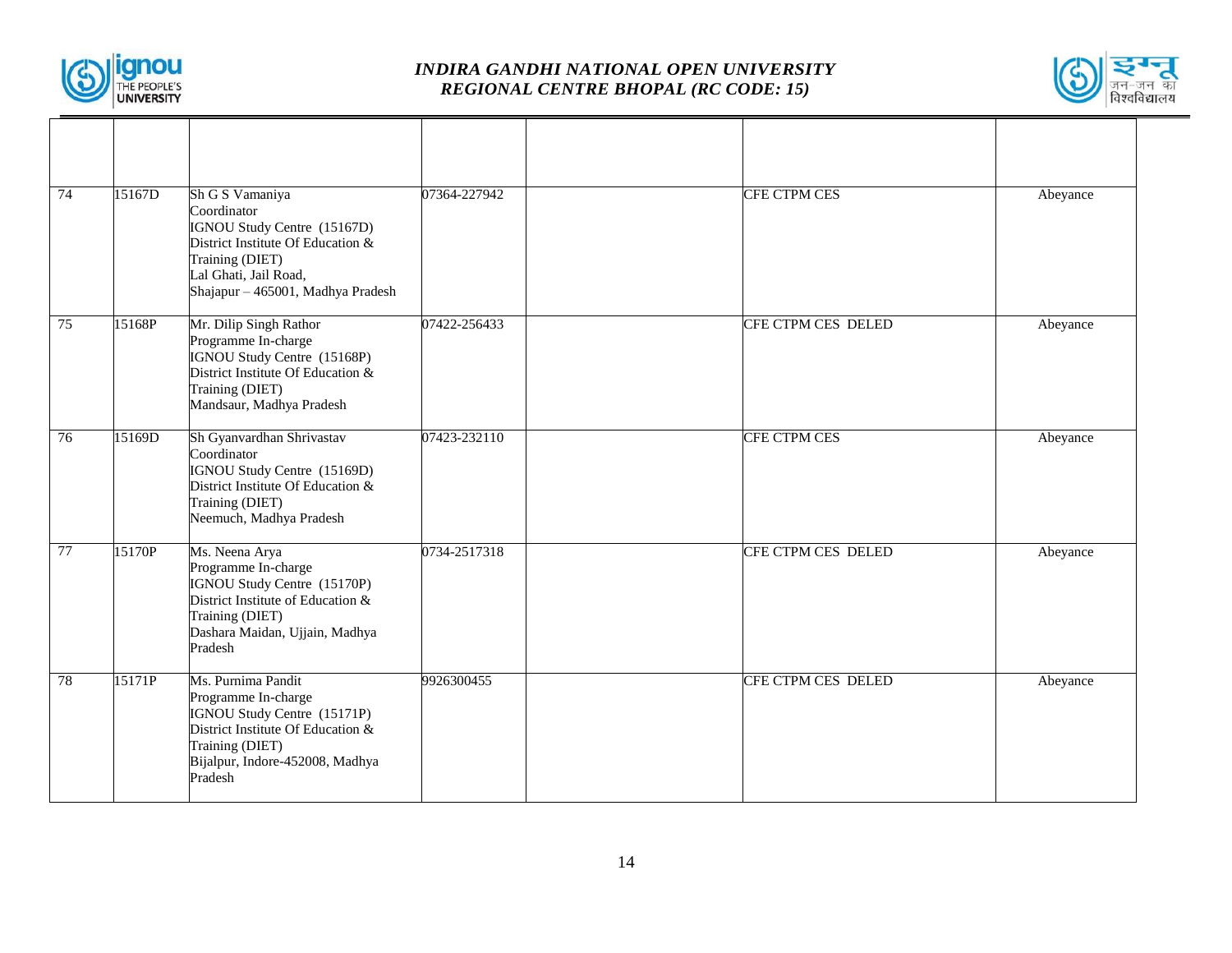



| 79 | 15172P | Mr. Mahendra Sharma<br>Programme In-charge<br>IGNOU Study Centre (15172P)<br>District Institute Of Education &<br>Training (DIET)<br>Dhar, Madhya Pradesh                                                                    | 0792-235308    | CFE CTPM CES DELED  | Abeyance |
|----|--------|------------------------------------------------------------------------------------------------------------------------------------------------------------------------------------------------------------------------------|----------------|---------------------|----------|
| 80 | 15173D | Sh Subhash Tiwari<br>Coordinator<br>IGNOU Study Centre (15173D)<br>District Institute Of Education &<br>Training (DIET)<br>Alirajpur (Jhabua), Madhya Pradesh                                                                | 07394-233846   | <b>CFE CTPM CES</b> | Abeyance |
| 81 | 15174P | Mr. Vitthal Das Mahajan<br>Programme In-charge<br>IGNOU Study Centre (15174P)<br>District Institute Of Education &<br>Training (DIET)<br>B.T.I Road, Near Bus Stand,<br>Khargon - 451001, Madhya Pradesh                     | 07282-232794   | CFE CTPM CES DELED  | Abeyance |
| 82 | 15175P | Mr. Om Prakash Bhawasar<br>Programme In-charge<br>IGNOU Study Centre (15175P)<br>District Institute Of Education &<br>Training (DIET)<br>Rajghat Road, In Front of Siddeshwar<br>Mandir,<br>Badwani - 451551, Madhya Pradesh | 0957290-282049 | CFE CTPM CES DELED  | Abeyance |
| 83 | 15176P | Mr. Ashok Kumar Negi<br>Programme In-charge<br>IGNOU Study Centre (15176P)<br>District Institute Of Education &<br>Training (DIET)<br>Khandwa, Madhya Pradesh                                                                | 0733-2248134   | CFE CTPM CES DELED  | Abeyance |
| 84 | 15177D | Smt Urmila Srivastava<br>Coordinator<br>IGNOU Study Centre (15177D)<br>District Institute Of Education &<br>Training (DIET)<br>Bhopal, Madhya pradesh                                                                        | 0755-2147842   | CFE CTPM CES        | Abeyance |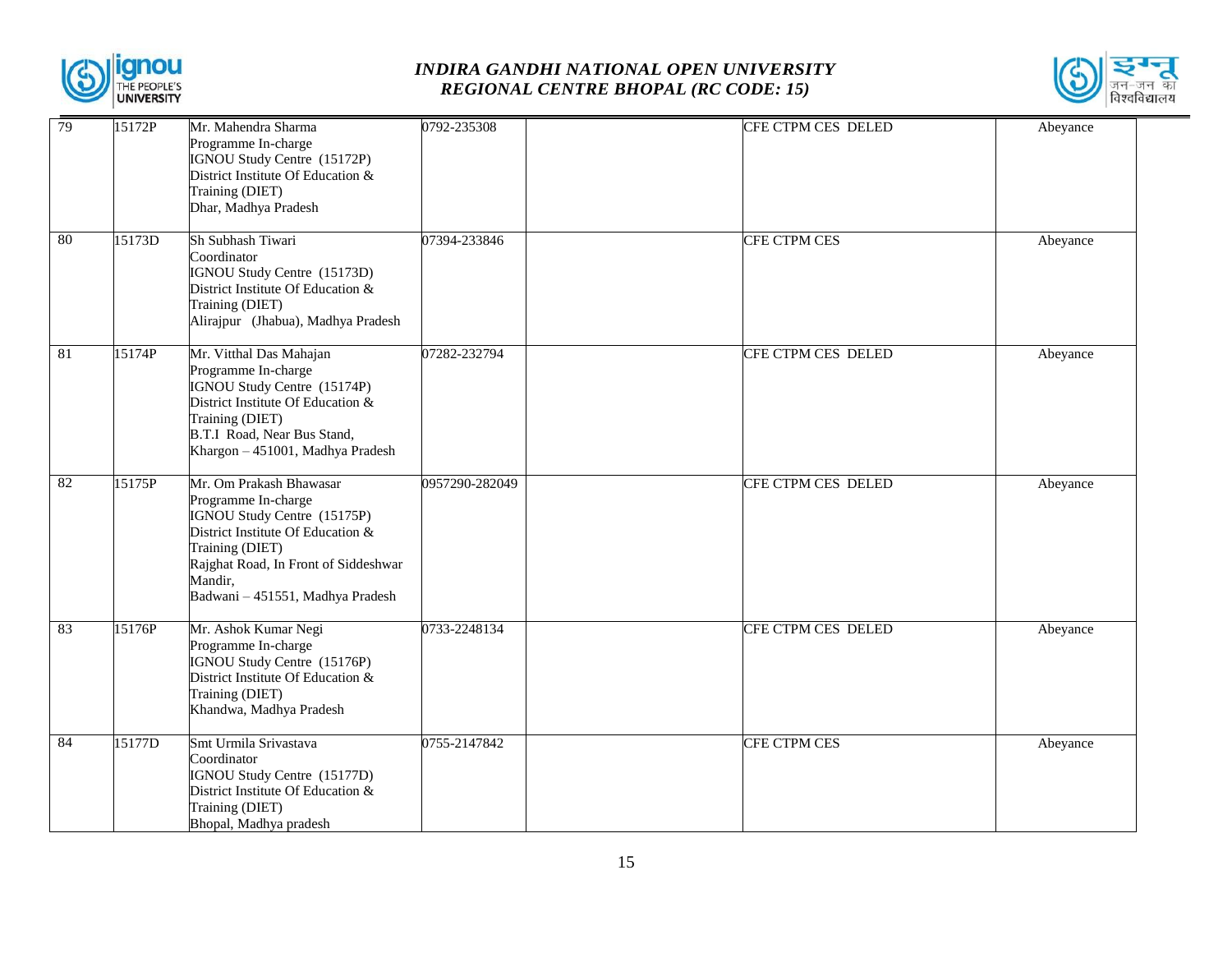



| 85 | 15178D | Sh Alok Sharma<br>Coordinator<br>IGNOU Study Centre (15178D)<br>District Institute Of Education &<br>Training (DIET)<br>Sehore, Madhya pradesh                                                                                      | 07562-226481 |                                 | <b>CFE CTPM CES</b> | Abeyance |
|----|--------|-------------------------------------------------------------------------------------------------------------------------------------------------------------------------------------------------------------------------------------|--------------|---------------------------------|---------------------|----------|
| 86 | 15179D | Mr. Manohar Singh Rajput<br>Coordinator<br>IGNOU Study Centre (15179D)<br>District Institute Of Education &<br>Training (DIET)<br>Raisen, Madhya pradesh                                                                            | 07482-223012 |                                 | CFE CTPM CES        | Abeyance |
| 87 | 15180D | Ms. Nilima Sharma<br>Coordinator<br>IGNOU Study Centre (15180D)<br>District Institute Of Education &<br>Training (DIET)<br>Rajgarh, Madhya pradesh                                                                                  | 9406922086   |                                 | <b>CFE CTPM CES</b> | Abeyance |
| 88 | 15181P | Mr. Rajesh Shrivastava<br>Programme In-charge<br>IGNOU Study Centre (15181P)<br>District Institute Of Education &<br>Training (DIET)<br>Sherpura, Opposite Samrat Ashok<br>Technical Institute,<br>Vidisha - 464001, Madhya Pradesh | 9424425615   | rajeshshrivastava1959@gmail.com | CFE CTPM CES DELED  | Abeyance |
| 89 | 15182D | Sh G B Deshmukh<br>Coordinator<br>IGNOU Study Centre (15182D)<br>District Institute Of Education &<br>Training (DIET)<br>Betul, Madhya pradesh                                                                                      | 07148-256648 |                                 | CFE CTPM CES        | Abeyance |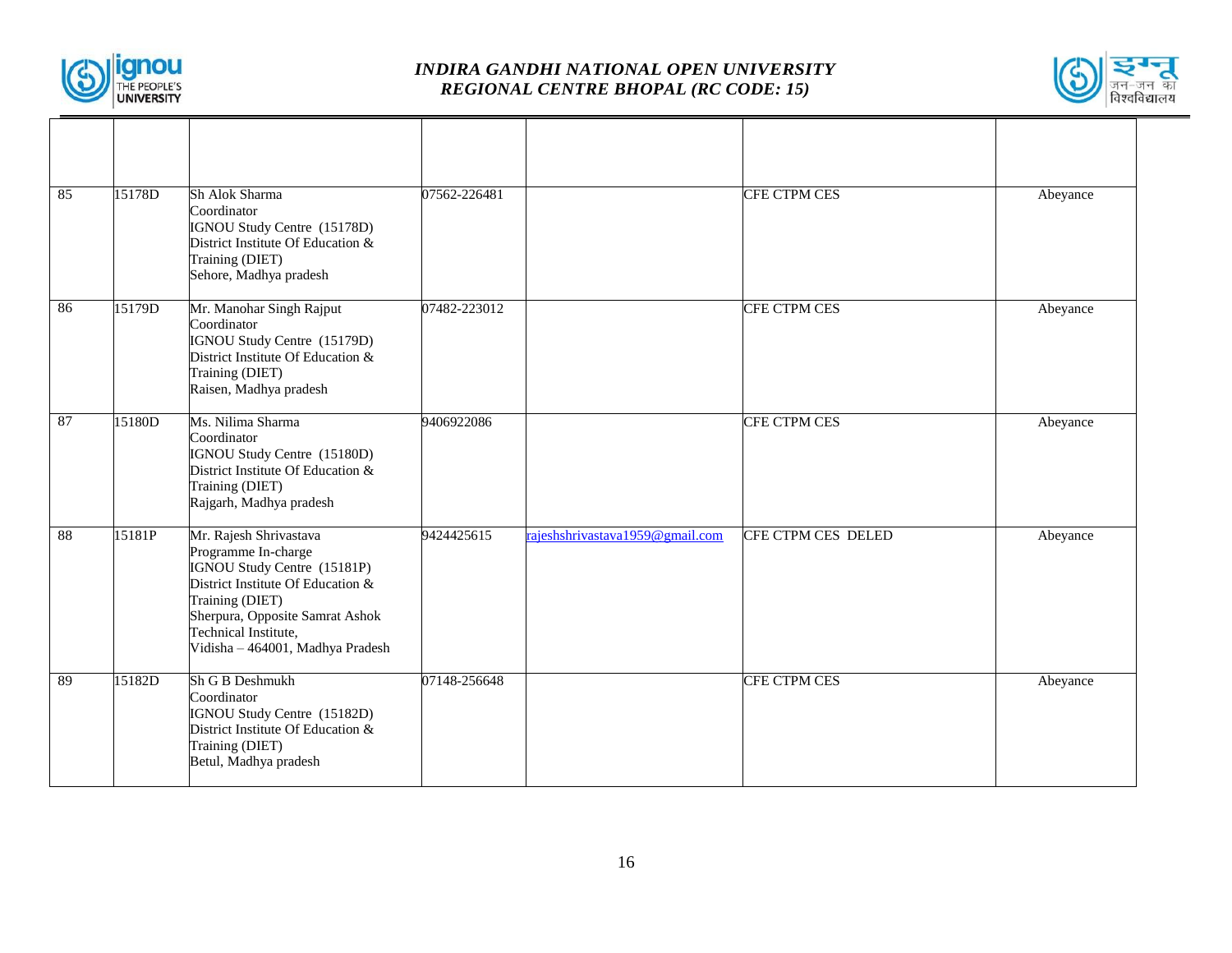



| 90              | 15183D | Sh L L Verma                                                        | 07578-252210 |                         | CFE CTPM CES          | Abeyance |
|-----------------|--------|---------------------------------------------------------------------|--------------|-------------------------|-----------------------|----------|
|                 |        | Coordinator<br>IGNOU Study Centre (15183D)                          |              |                         |                       |          |
|                 |        | District Institute Of Education &                                   |              |                         |                       |          |
|                 |        | Training (DIET) Pachamadhai                                         |              |                         |                       |          |
|                 |        | (Hoshangabad), Madhya Pradesh                                       |              |                         |                       |          |
| 91              | 15192P | Dr. B L Yadav                                                       | 9826408282   | blyadav722@gmail.com    | <b>BED</b>            | Abeyance |
|                 |        | Programme In-charge                                                 |              |                         |                       |          |
|                 |        | IGNOU Study Centre (15192P)<br>Govt. PG College of Education (PGBT) |              |                         |                       |          |
|                 |        | Tansen Road, Hazira                                                 |              |                         |                       |          |
|                 |        | Gwalior - 474004, Madhya Pradesh                                    |              |                         |                       |          |
| 92              | 15195P | Ms. Vijaya Kushwah                                                  | 9589401074   | ssit2000@rediffmail.com | <b>BED CIG PGDEMA</b> | Abeyance |
|                 |        | Programme In-charge<br>IGNOU Study Centre (15195P)                  |              |                         |                       |          |
|                 |        | Ratlam Mas Sharda Uchha Shiksha                                     |              |                         |                       |          |
|                 |        | Samiti                                                              |              |                         |                       |          |
|                 |        | R T O Office Jaora Road<br>Ratlam - 457001, Madhya Pradesh          |              |                         |                       |          |
|                 |        |                                                                     |              |                         |                       |          |
| 93              | 15196P | Dr. A. P. Pandey                                                    | 9425380540   | prinujiain@yahoo.co.in  | <b>BED</b>            | Abeyance |
|                 |        | Programme In-charge<br>IGNOU Study Centre (15196P)                  |              |                         |                       |          |
|                 |        | Govt P G College of Education (PGBT)                                |              |                         |                       |          |
|                 |        | Dashahara Maidan, Damdama<br>Ujjain - 456010, Madhya Pradesh        |              |                         |                       |          |
|                 |        |                                                                     |              |                         |                       |          |
| 94              | 15197D | Mr. Thomas Kannany<br>Coordinator                                   | 9447122323   | tkannany@gmail.com      | BA(PHILOSOPHY)        | Abeyance |
|                 |        | IGNOU Study Centre (15197D)                                         |              |                         |                       |          |
|                 |        | Ruhalaya Seminary Society                                           |              |                         |                       |          |
|                 |        | PB No. 04, Agar Road, Ujjain City                                   |              |                         |                       |          |
|                 |        | Ujjain - 456006, Madhya Pradesh                                     |              |                         |                       |          |
| $\overline{95}$ | 15198P | Mr. Mohan Singh Tatere                                              | 9407285542   | mohansingh.t@gmail.com  | <b>BED</b>            | Abeyance |
|                 |        | Programme In-charge<br>IGNOU Study Centre (15198P)                  |              |                         |                       |          |
|                 |        | Govt College of Education (PGBT)                                    |              |                         |                       |          |
|                 |        | Bhopal Road, Dewas - 455001, Madhya                                 |              |                         |                       |          |
|                 |        | Pradesh                                                             |              |                         |                       |          |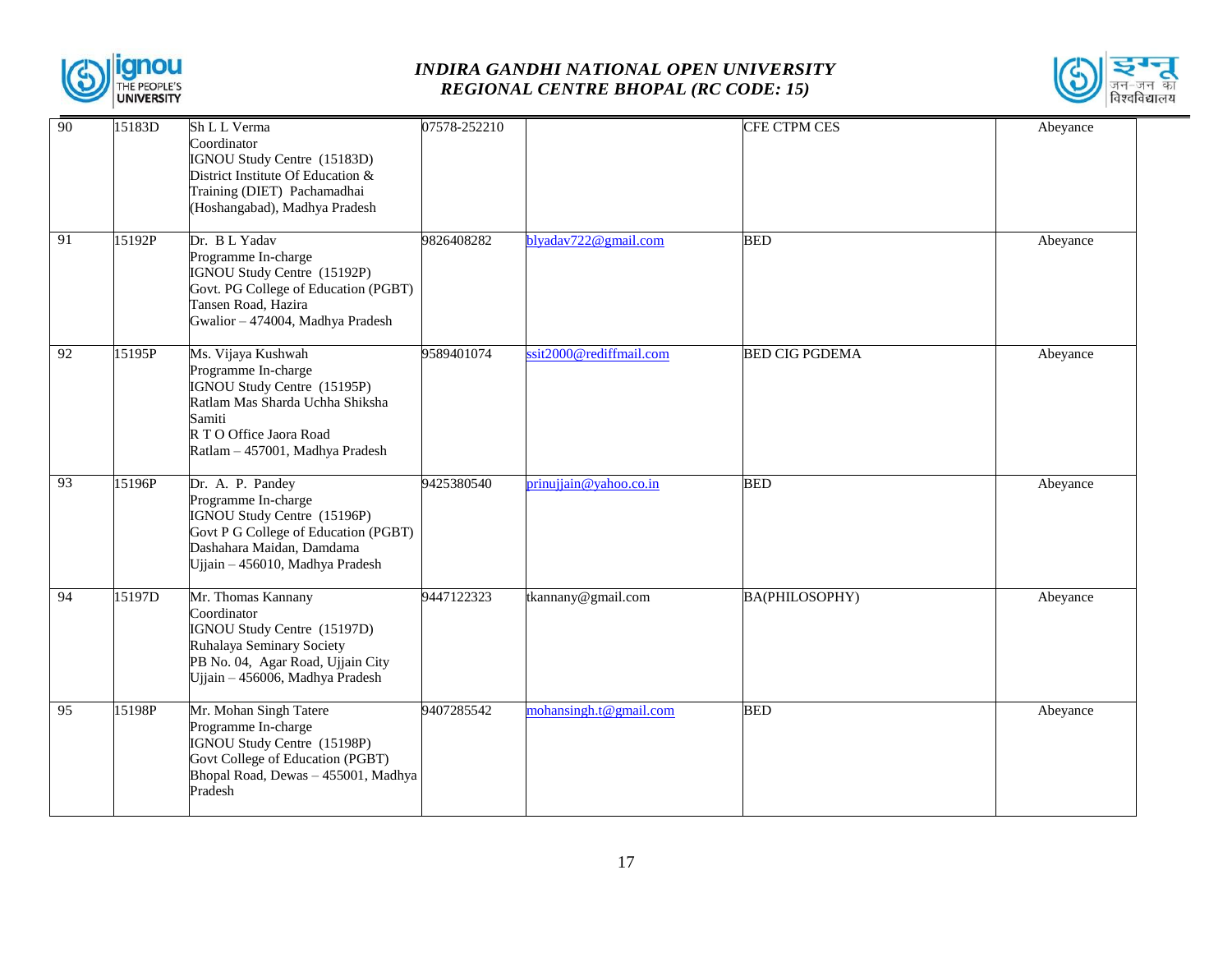



| 96  | 15199P | Dr. Deshraj Kumar Jain<br>Programme In-charge<br>IGNOU Study Centre (15199P)<br><b>Government Collegeof Dentistry</b><br>Sardar Patel Marg, Indore - 452001,<br>Madhya Pradesh                              | 09425065020  |                      | <b>PGCOI</b>       | Abeyance |
|-----|--------|-------------------------------------------------------------------------------------------------------------------------------------------------------------------------------------------------------------|--------------|----------------------|--------------------|----------|
| 97  | 15200P | Dr. Prerna Upadhyaya<br>Programme In-charge<br>IGNOU Study Centre (15200P)<br>Sewa Sadan Eye Hospital<br><b>Behind Civil Hospital</b><br>Sant Hirdaram Nagar<br>Bhopal - 462030, Madhya Pradesh             | 9425009610   |                      | <b>BSCHOT</b>      | Abeyance |
| 98  | 15201P | Ms. Khayati Choksi<br>Programme In-charge<br>IGNOU Study Centre (15201P)<br>Choksi Laboratories LTD<br>6/3 Manoramaganj<br>Indore - 452001, Madhya Pradesh                                                  | 0731-4243888 | indore@choksilab.com | <b>PGDFSQM</b>     | Abeyance |
| 99  | 15203D | Mr. Sayed Badar-Ul-Hasan Wasti<br>Coordinator<br>IGNOU Study Centre (15203D)<br>Scholar Academy Hamid Manzil<br>Sultaniya Road<br>Bhopal - 462001, Madhya Pradesh                                           | 09977311008  |                      | CUL DUL BUL        | Abeyance |
| 100 | 15204P | Mr Tarkeshwar Vyas<br>Programme In-charge<br>IGNOU Study Centre (15204P)<br>Kohinoor Technical Institute<br>UA-6, A- Block Silver Mall<br>8-A-RNT Marg Opp to University<br>Indore - 452001, Madhya Pradesh | 0731-2526993 |                      | <b>CMSR</b>        | Abeyance |
| 101 | 15207D | Ms. Usha Raj<br>Coordinator<br>IGNOU Study Centre (15207D)<br>Central Jail, Itarsi Road, Near ITI<br>Hoshangabad - 461001, Madhya<br>Pradesh                                                                | 7247402118   | hbdjail30@gmail.com  | <b>BPP BA BCOM</b> | Abeyance |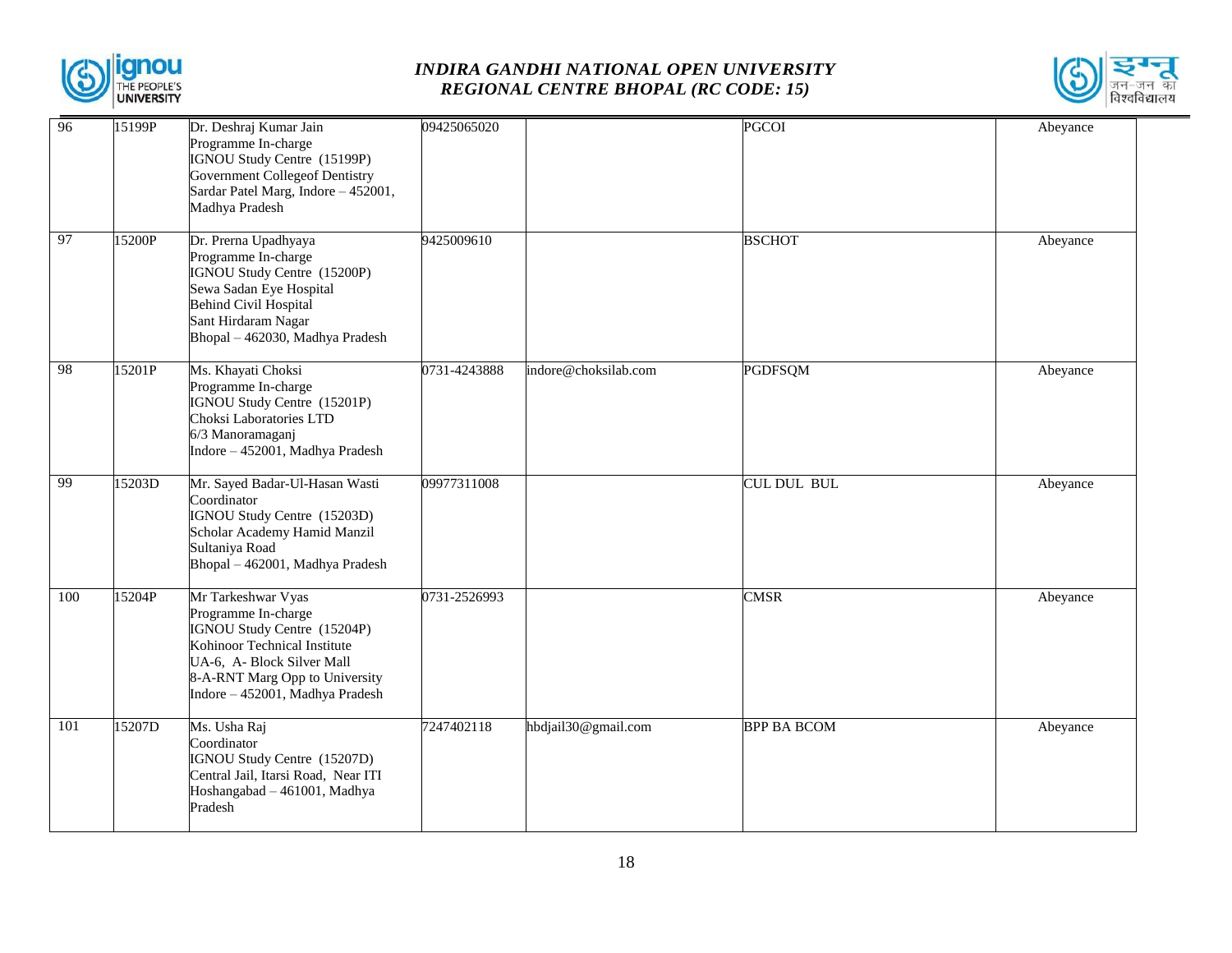



| 102 | 15208D | Mr. Manoj Kumar Sahoo<br>Coordinator<br>IGNOU Study Centre (15208D)<br>Central Jail<br>Jail Road, Gwalior, Madhya Pradesh                                                                                          | 08989485768 | centraljailgwl@gmail.com    | <b>BPP BA</b>                                 | Abeyance |
|-----|--------|--------------------------------------------------------------------------------------------------------------------------------------------------------------------------------------------------------------------|-------------|-----------------------------|-----------------------------------------------|----------|
| 103 | 15209D | Mr. Santosh Kumar Solanki<br>Coordinator<br>IGNOU Study Centre (15209D)<br>Central Jail, Indore<br>Snehlataganj,<br>Indore - 452003, Madhya Pradesh                                                                | 8827092924  | cjindore@gmail.com          | BPP CRD CLP CFN BA B.COM                      | Abeyance |
| 104 | 15211D | Ms. Alka Sonkar<br>Coordinator<br>IGNOU Study Centre (15211D)<br>Central Jail Bherugarh<br>Ujjain - 456003, Madhaya Pradesh                                                                                        | 9425063083  | jscjujn@mp.gov.in           | BPP CCP CFN CAFÉ MP                           | Abeyance |
| 105 | 15213P | Dr. Amitav Banarjee<br>Programme In-charge<br>IGNOU Study Centre (15213P)<br>M P Livestock & Poultry Devlopment<br>corporation Brilor Bhawan<br>Main Road No. 3, Vaishali Nagar<br>Bhopal - 462003, Madhya Pradesh | 9993128067  | banerjeeamitava73@gmail.com | <b>CPF</b>                                    | Abeyance |
| 106 | 15214D | Ms Shazia Faroqui<br>Coordinator<br>IGNOU Study Centre (15214D)<br>M.A.I.P.S. College, Educational Point<br>Khandwa Road<br>Bhurhanpur - 450331, Madhya Pradesh                                                    | 7869339450  | maipscollege@gmail.com      | CUL DUL CIG BPP CBS BA CDM CCP<br><b>BCOM</b> | Abeyance |
| 107 | 15215P | Dr. Navneet agrawal<br>Programme In-charge<br>IGNOU Study Centre (15215P)<br>Academy Of Medical & Allied<br>Sciences,<br>19, Hospital Road, Lalitpur Cly,<br>Gwalior - 474401, Madhya Pradesh                      | 9925145758  |                             | <b>CDCW</b>                                   | Abeyance |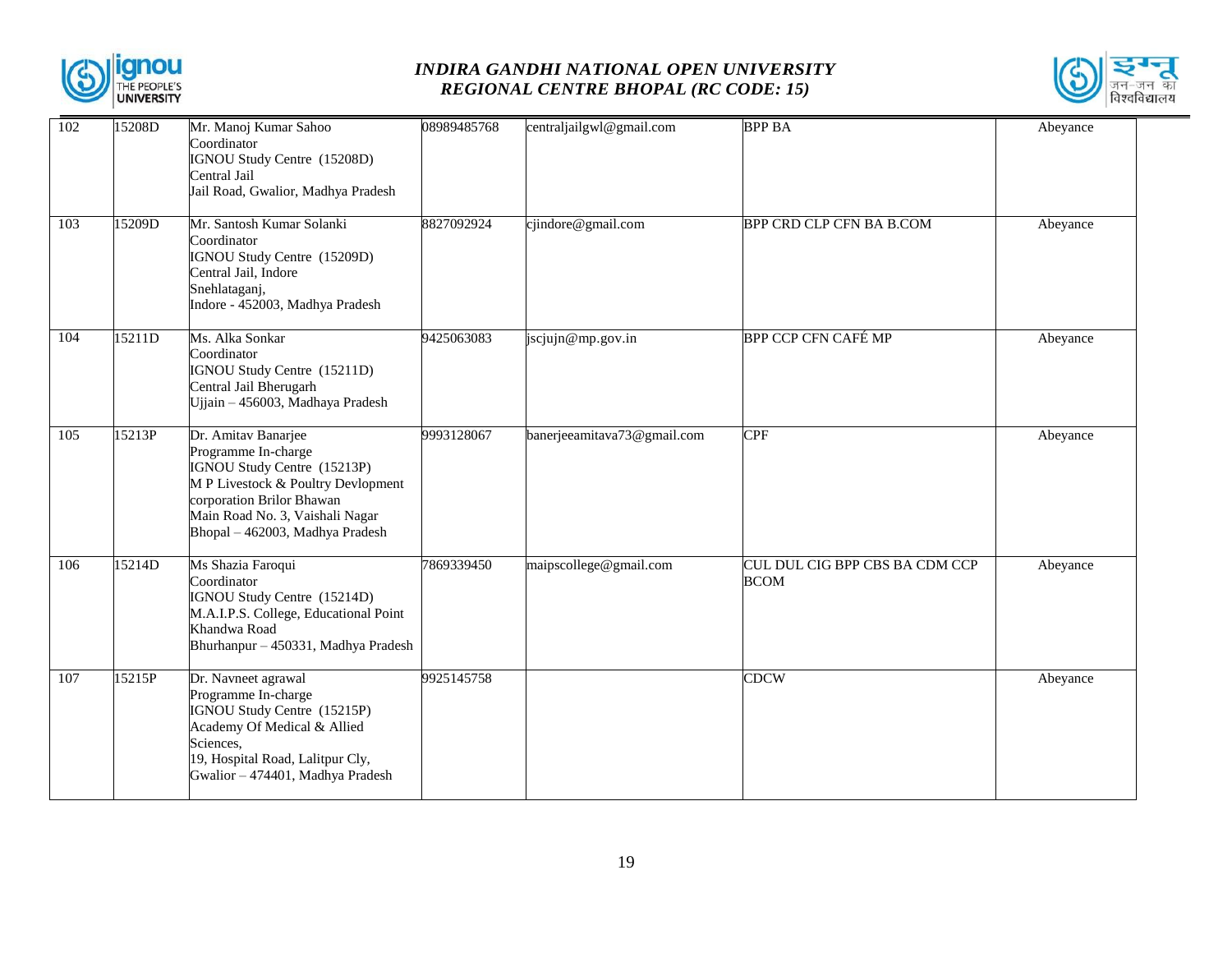



| 108 | 15216P | Mr. Akhilesh Rajput<br>Centre Director<br>IGNOU Study Centre (15216P)<br>Maya Academy of Advanced Cinematcs,<br>$E-5/20$ , 2 & 3 Floor, Above Reebok<br>Showroom, Next to BSNL Office, Bittan<br>Market, Madhya Pradesh | 9826467111  |                        | <b>BA (AVFX)</b>                                                                           | Abeyance |
|-----|--------|-------------------------------------------------------------------------------------------------------------------------------------------------------------------------------------------------------------------------|-------------|------------------------|--------------------------------------------------------------------------------------------|----------|
| 109 | 15217P | Mr. Mukesh Agrawal<br><b>Centre Director</b><br>IGNOU Study Centre (15217P)<br>Maya Academy of Advanced Cinematcs,<br>53, Kanchan Bhag, Maidan Road, Opp.<br>Airtel Office,<br>Madhya Pradesh - 452001                  | 0731-424999 |                        | <b>BA (AVFX)</b>                                                                           | Abeyance |
| 110 | 15218P | Mr. Sudhir Khandekar<br>Programme In-charge<br>IGNOU Study Centre (15218P),<br>MP Water & Land Management Institute<br>WALMI Hills, Kaliasote Dam,<br>Kolar Road, Bhoapl, Madhya Pradesh                                | 9425097922  |                        | DWHM, CWHM                                                                                 | Abeyance |
| 111 | 15219R | Dr. Biswanath Swain<br>Coordinator<br>IGNOU Study Centre (15219)<br>Indian Institute of Management (IIM),<br>Prabandh Sikhar, Rau-Pitampur Road,<br>Indore - 453556, Madhya Pradesh.                                    | 09589329844 | biswanath@iimidr.ac.in | MP BA B.COM BPP M.COM BCA MAPY<br>MEC MSO MEG PGDDM PGDIBO<br>PGDICG DTG CDM CCLBL CIE BPP | Abeyance |
| 112 | 15220P | Mrs. Madhu Pandey (I/C)<br>Programme In-charge<br>IGNOU Study Centre (15220P)<br>Kendriya Vidyalaya - I,<br>Bhopal, Madhya Pradesh                                                                                      | 9425377310  |                        | <b>CPPDPT</b>                                                                              | Abeyance |
| 113 | 15221P | Mrs. Kiran Mishra<br>Programme In-charge<br>IGNOU Study Centre (15221P)<br>Kendriya Vidyalaya - I,<br>Indore, Madhya Pradesh                                                                                            | 9425069218  |                        | <b>CPPDPT</b>                                                                              | Abeyance |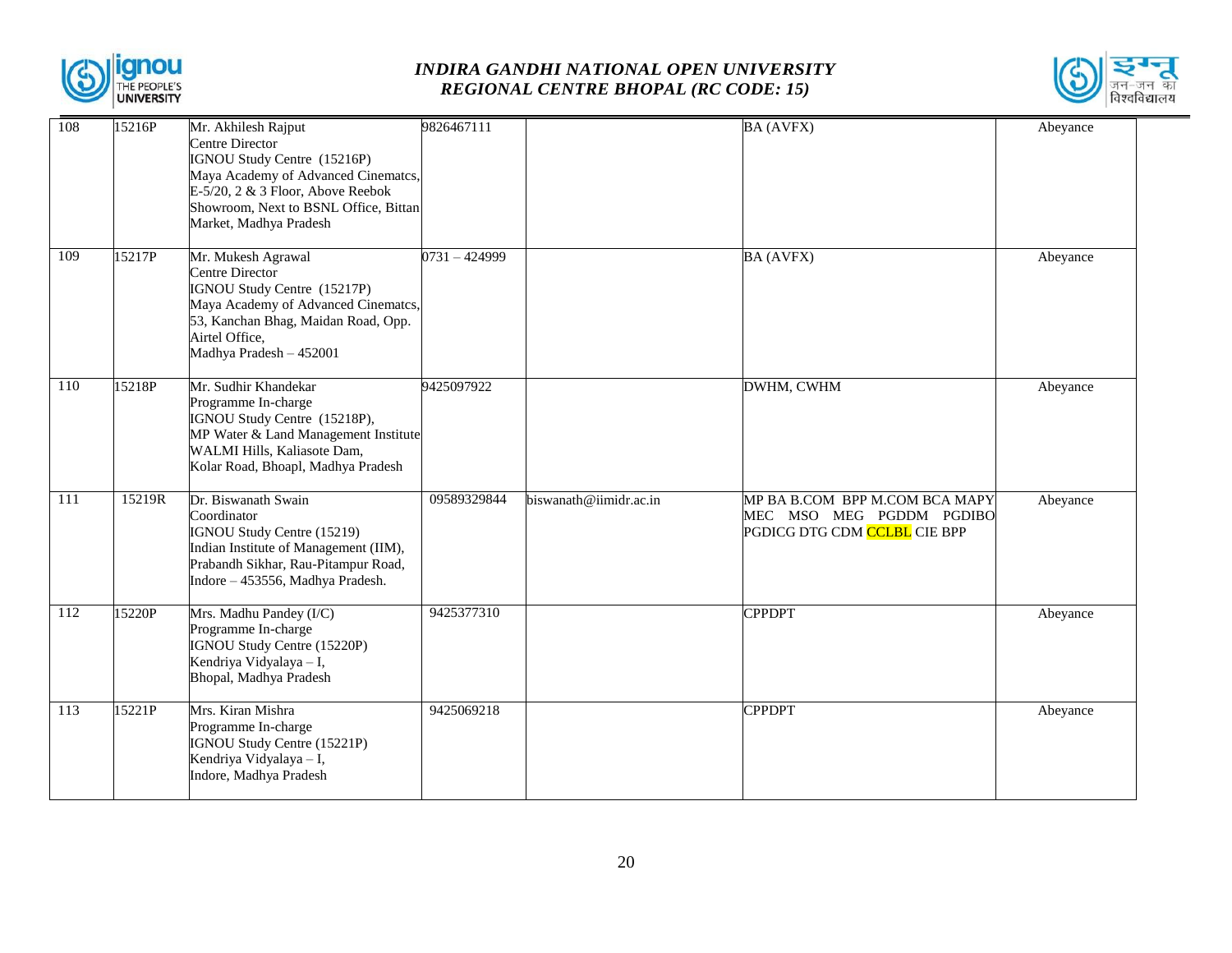



| 114              | 15222P | Mr. Prem Narayan<br>Programme In-charge<br>IGNOU Study Centre (15222P)<br>Kendriya Vidyalaya - 2, CPE<br>Itarsi, Madhya Pradesh                                                                           | 9752719292                |                              | <b>CPPDPT</b>                                                                                                                                                | Abeyance |
|------------------|--------|-----------------------------------------------------------------------------------------------------------------------------------------------------------------------------------------------------------|---------------------------|------------------------------|--------------------------------------------------------------------------------------------------------------------------------------------------------------|----------|
| 115              | 15223P | Mr. Rishi Kumar<br>Programme In-charge<br>IGNOU Study Centre (15223P)<br>Kendriya Vidyalaya,<br>Khandwa, Madhya Pradesh                                                                                   | 9926019814                |                              | <b>CPPDPT</b>                                                                                                                                                | Abeyance |
| 116              | 15224P | Mr. R. K. Gupta (I/C)<br>Programme In-charge<br>IGNOU Study Centre (15224P)<br>Kendriya Vidyalaya, ITBP,<br>Shivpuri, Madhya Pradesh                                                                      | 9425707347                |                              | <b>CPPDPT</b>                                                                                                                                                | Abeyance |
| 117              | 15225P | Ms. Kiran Dhody<br>Programme In-charge<br>IGNOU Study Centre (15225P)<br>Kendriya Vidyalaya No. 1,<br>Gwalior, Madhya Pradesh                                                                             | 9425778679                |                              | <b>CPPDPT</b>                                                                                                                                                | Abeyance |
| 118              | 15226R | Mr. Ganesh Kumar Shrivastava<br>Coordinator<br>IGNOU Study Centre (15226)<br>Harda Degree College,<br>Vasant Vihar, Opposite Collector<br><b>Bunglow</b><br>Handia Road, Harda - 461331, Mahya<br>Pradesh | 8966060047                | harda_degree@yahoo.com       | BPP, BA, BCOM, BSW                                                                                                                                           | Abeynce  |
| $\overline{119}$ | 15228R | Dr. S. D. Patidar<br>Coordinator<br><b>IGNOU Study Centre</b><br>Government P. G. College,<br>Bistan Road, Khargone - 451001,<br>Madhya Pradesh                                                           | 9424055599                | ignoukhargone15228@gmail.com | BPP, BA, BCOM, BTS, BSW, MARD,<br>MSW, MSWC, PGDSWC, MHD, MEG,<br>MAH, MCOM, MATS, MEC, MPS,<br>PGDRD, DBPOFA, DCE, DAFE, CAFÉ,<br>CTE, CTPM, CFE, CPLT, CBS | Abeyance |
| 120              | 15229R | Dr. Shrikant Dubey<br>Coordinator<br><b>IGNOU Regular Study Centre</b><br>Govt. Home Science College,                                                                                                     | 9424900790/8319<br>898273 | ignouschbad@gmail.com        | BPP, BA, BCOM, MCOM, MPS, MAPC,<br>MSW, PGDSWC, PGDUPDL, CBS,<br>MSO, BSW, CFN, DNHE MSCDFSM<br><b>DEVMT</b>                                                 | Active   |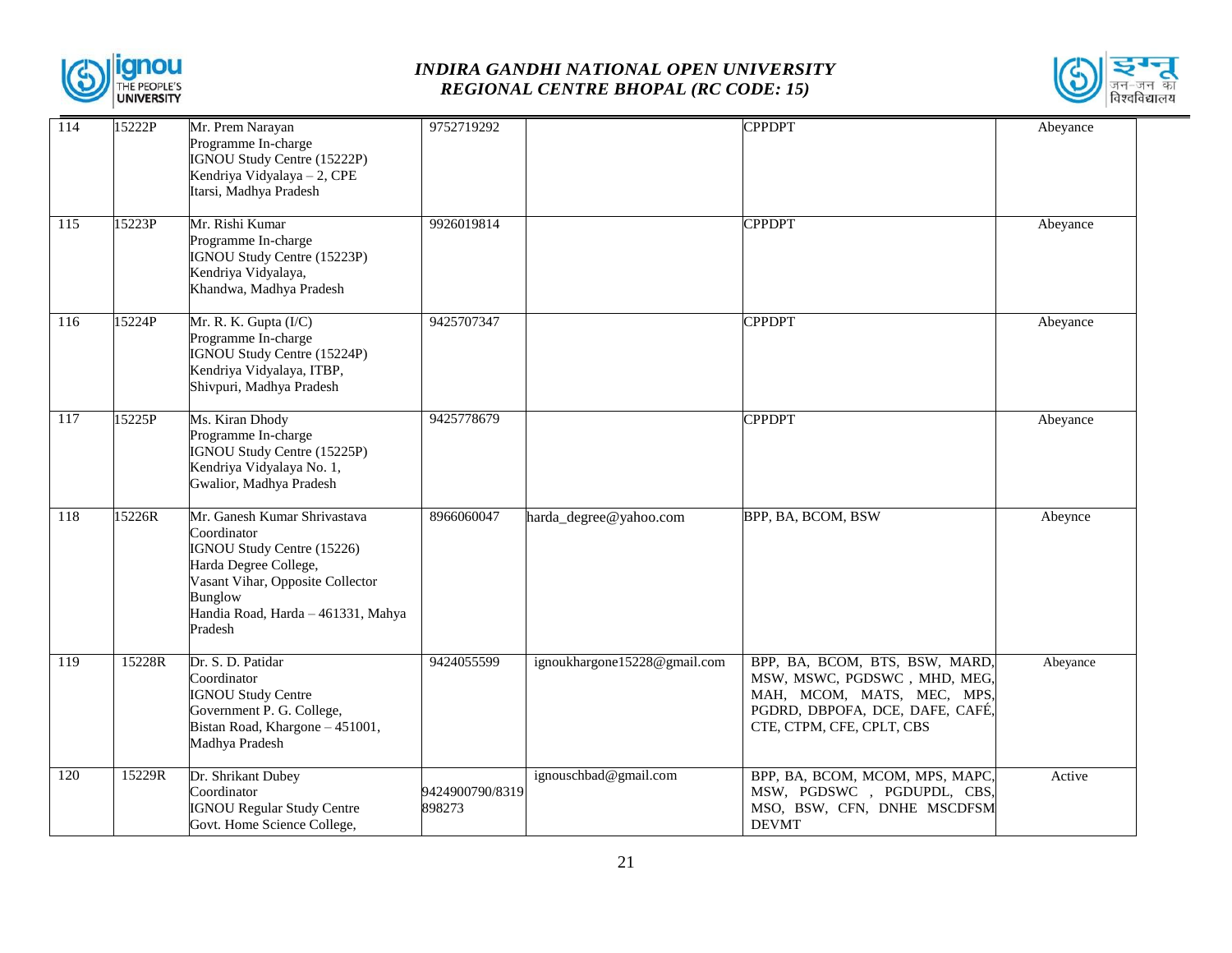



|                  |        | In front of Govt. SNG School,<br>Hoshangabad - 461001, Madhya<br>Pradesh                                                                                                                                                                |            |                                |                                                                                                                       |          |
|------------------|--------|-----------------------------------------------------------------------------------------------------------------------------------------------------------------------------------------------------------------------------------------|------------|--------------------------------|-----------------------------------------------------------------------------------------------------------------------|----------|
| 121              | 15230P | Dr. Rajiv Jain<br>Programme In-charge (PIC),<br>IGNOU Study Centre (15230P)<br>Career College of Law,<br>Opposite Dushera Maidan,<br>Govindpura, BHEL,<br>Bhopal - 462023, Madhya Pradesh                                               | 9893804407 | ignoupsc15230@gmail.com        | PGDIPR, PGCCL, <mark>CIHL</mark> , CCP, <mark>CAHT</mark> ,<br><b>CHR</b>                                             | Abeyance |
| 122              | 15231P | Ms. Sangeeta Tiwari<br>Programme In-charge (PIC),<br>IGNOU Study Centre (15231P)<br>Government College of Nursing<br>Sudama Nagar, Infront of Water Tank,<br>Behind SRMH Compound, Agar Road,<br>Ujjain – 465001, Madhya Pradesh        | 9425048393 | tiwarisangeeta94@gmail.com     | <b>CCH</b>                                                                                                            | Active   |
| $\overline{123}$ | 15232R | Mr. Mahendra Vishwakarma<br>Coordinator<br><b>IGNOU Regular Study Centre (15232)</b><br>The Bhopal School of Social Sciences<br>(BSSS)<br>Near Habibganj Naka,<br>Opposite DRM Office,<br>Habibganj, Bhopal - 462024, Madhya<br>Pradesh | 8878982707 | bsss15232@gmail.com            | <b>BCOM</b><br><b>MCOM</b><br><b>MCOMA&amp;F</b><br>BА<br>MCOMF&T DBPOFA BSW MSW MSWC<br>PGDSWC PGDIBO PHDMH MAPC BCA | Active   |
| $\overline{124}$ | 15233R | Mr. Hariom Sharan Vishwakarma<br>Coordinator,<br>IGNOU Regular Study Centre (15233),<br>Adarsh Institute of Management and<br>Science (AIMS),<br>A. B. Road, Dhamnod,<br>Dhar - 454552, Madhya Pradesh                                  | 9893381961 | aimsignou@gmail.com            | MPS MSO CIT CIG DPLAD PGDRD BPP,<br>BA, BCOM, DCE, CFE, CTE, CRD, CES,<br>MHD, DEVMT DNHE MCOM PGDEOH                 | Active   |
| 125              | 15234R | Dr. Yashwant Kumar Mishra<br>Coordinator<br>IGNOU Regular Study Centre (15234)<br>Govt. Arts & Science College<br>Opp. Nagar Palika Nigam, Station Road                                                                                 | 9425355727 | mishra.yashwant@rediffmail.com | BPP BA MEC MPA MPS DNHE CFN<br>CNCC MARD PGDRD PGDAC BCOM<br>MCOM MCOM (F&T) PGDIBO MHD<br>BSW MSW CSWCJS             | Abeyance |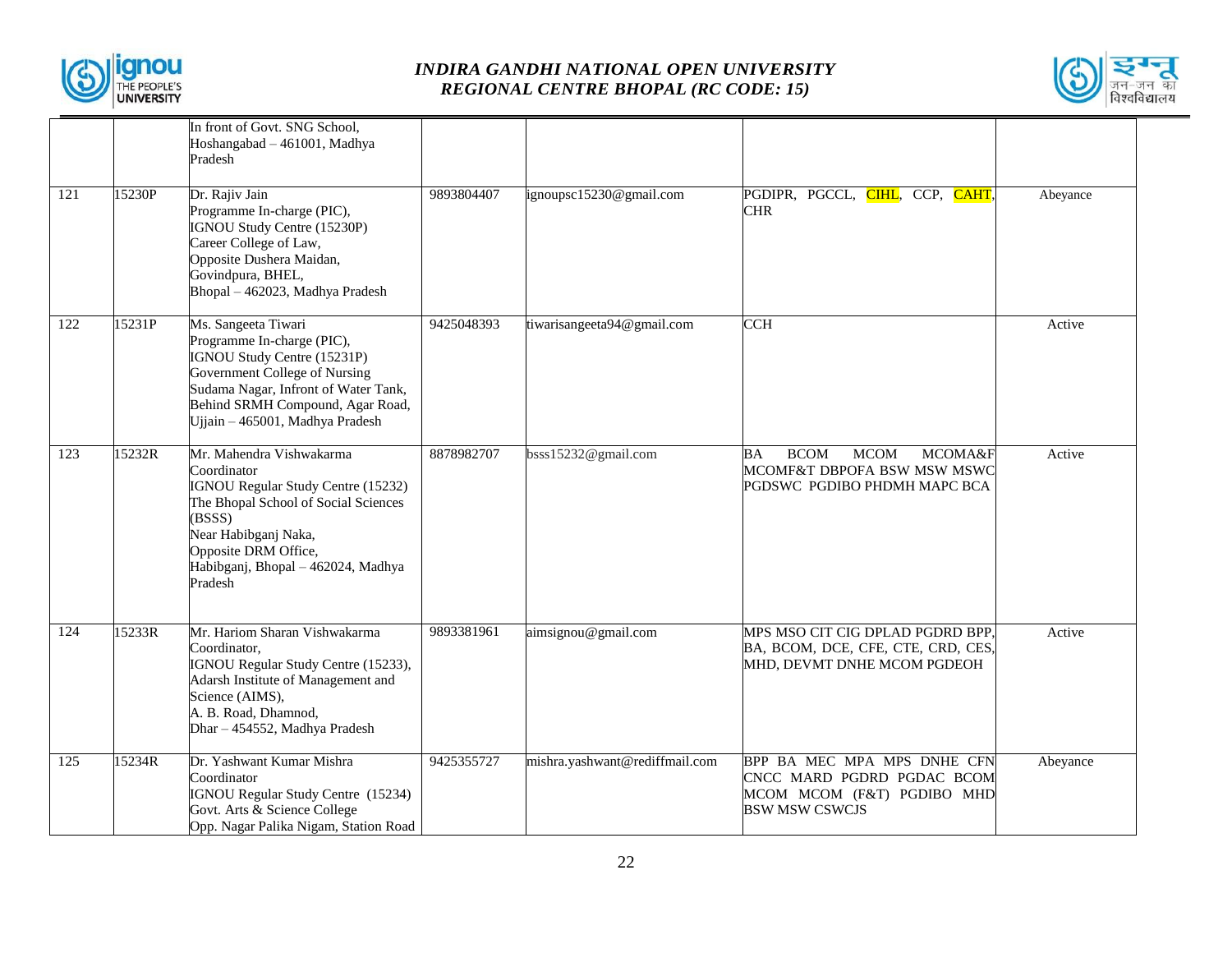



|     |        | Ratlam - 457001, Madhya Pradesh                                                                                                                                                                                     |            |                           |                                                                                                                                                            |          |
|-----|--------|---------------------------------------------------------------------------------------------------------------------------------------------------------------------------------------------------------------------|------------|---------------------------|------------------------------------------------------------------------------------------------------------------------------------------------------------|----------|
| 126 | 15235R | Prof. R. S. Soni<br>Coordinator<br>IGNOU Regular Study Centre (15235)<br>Rajiv Gandhi Govt. PG College<br>Mhow-Neemuch Road<br>Mandsaur - 458001, Madhya Pradesh                                                    | 9425368727 | rr.mdsr@gmail.com         | BPP BA MPS CNM DNHE CFN CNCC<br>MARD CRD PGDRD CIHL PGCCL<br>PGDIPR <b>PGCPP</b> PGDCJ CHR CCP<br><b>CCLBL CAHT</b> CCITSK PGDUPDL CIT<br><b>CAFÉ DAFE</b> | Active   |
| 127 | 15236R | Dr. Vikram Singh Chouhan<br>Coordinator<br>IGNOU Regular Study Centre (15236)<br>Govt. Girls College<br>Barwani - 451551, Madhya Pradesh                                                                            | 9926488809 | drvikramchouhan@gmail.com | BPP BA BSW CNCC CFN CSWCJS<br>CDM CCP PGDDM PGDUPDL DNHE<br>DECE MSW CBS PGDRD CRD                                                                         | Abeyance |
| 128 | 15237P | Ms. Reena Verma<br>Programme In-charge (PIC),<br>IGNOU Study Centre (15237P)<br>Government Model Girls Nursing<br>Training Centre,<br>Mahatma Gandhi District Hospital<br>Campus,<br>Dewas - 455001, Madhya Pradesh | 9827489102 | vermareena80@gmail.com    | CCH                                                                                                                                                        | Active   |
| 129 | 15238P | Mrs. Susan Sharma<br>Programme In-charge (PIC),<br>IGNOU Study Centre (15238P)<br>Government General Nursing Midwifey<br>Training Centre,<br>Eidgaha Chouraha, Medical Road,<br>Vidisha, Madhya Pradesh             | 7987257724 | susan.sharma96@gmail.com  | CCH                                                                                                                                                        | Active   |
| 130 | 15239P | Ms. Surabhi Khare<br>Coordinator(P),<br>IGNOU Study Centre (15239P)<br>Government General Nursing Midwifey<br>Training Centre,<br>Bhopal Road, Near New Bus Stand,<br>Raisen – 464551, Madhya Pradesh               | 8839451018 | ignoupsc15239@gmail.com   | <b>CCH</b>                                                                                                                                                 | Active   |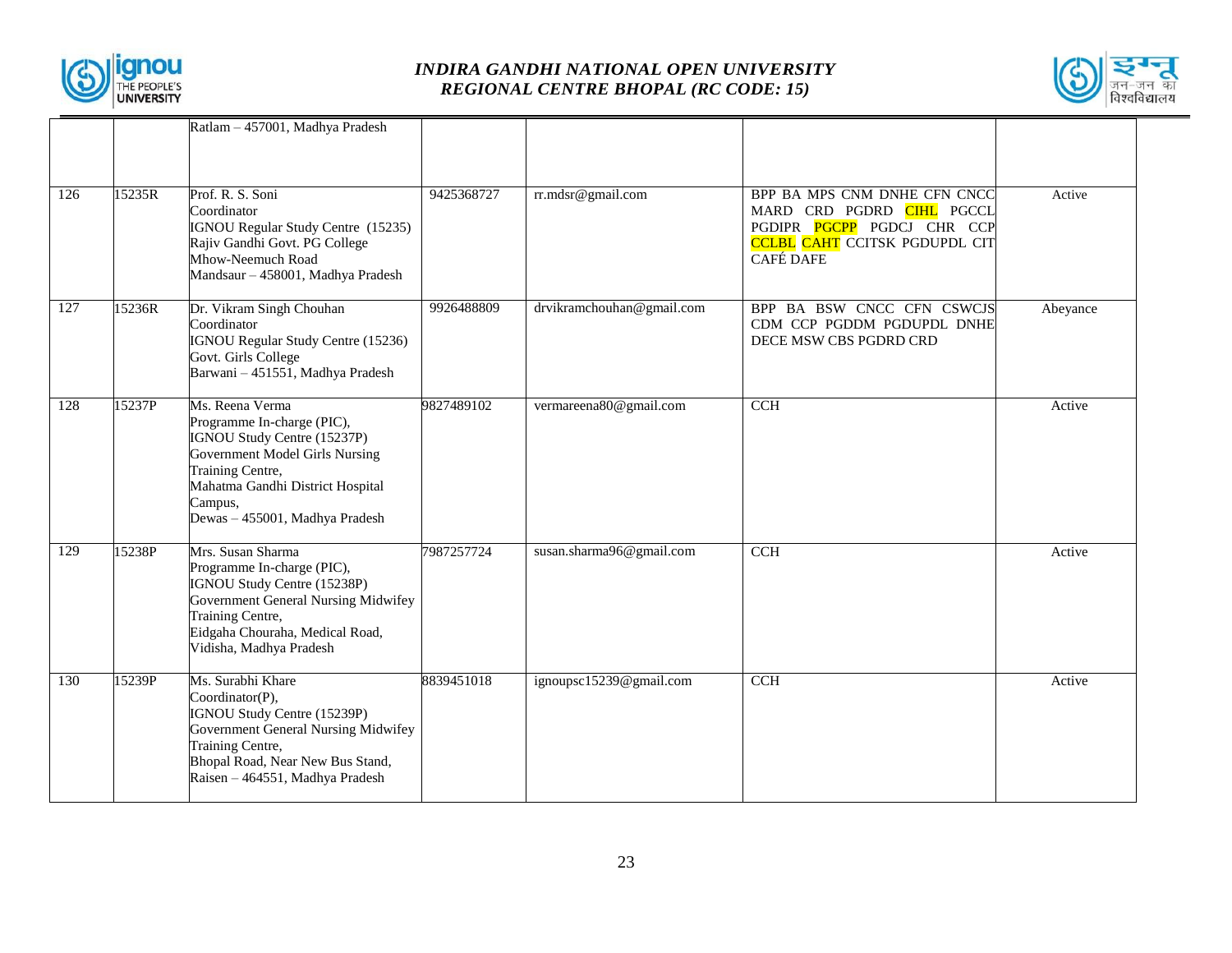



| 131 | 15240P | Dr. Bharat Singh Baghel<br>Programme In-charge (PIC),<br>IGNOU Study Centre (15240P)<br>Government General Nursing Midwifey<br>Training Centre, Jhabua<br>District Hospital Campus.<br>Jhabua - 457661, Madhya Pradesh  | 9424818099                | gnmtcjhabua@gmail.com           | <b>CCH</b>                                                                                                                                     | Active   |
|-----|--------|-------------------------------------------------------------------------------------------------------------------------------------------------------------------------------------------------------------------------|---------------------------|---------------------------------|------------------------------------------------------------------------------------------------------------------------------------------------|----------|
| 132 | 15241P | Mrs. Rajkumari Thakur<br>Programme In-charge (PIC)<br>IGNOU Study Centre (15241P)<br>Government General Nursing Midwifey<br>Training Centre, Datia<br>Near 29 Batalion, Gwalior Road,<br>Datia - 475661, Madhya Pradesh | 9479424019/6266<br>070013 | gnmtcdat@gmail.com              | <b>CCH</b>                                                                                                                                     | Active   |
| 133 | 15242R | Shri. Vinay Kumar Vichhotiya<br>Coordinator<br>IGNOU Study Centre (15242)<br>Swami Vivekanand Government P. G.<br>College<br>Harda - 461331, Madhya Pradesh                                                             | 9826424445                | vinayvichhotiya@gmail.com       | CRD PGDRD MARD PGDDM<br><b>BPP</b><br>PGDUPDL CIT CPLT BSW PGDFCS<br>CDM DPLAD CTS PGDIBO MAH<br><b>MCOM</b>                                   | Abeyance |
| 134 | 15243R | Dr. Rajesh Kunmar Raghuwanshi<br>Coordinator<br>IGNOU Study Centre (15243)<br>Government Kusum P. G. College<br>Seoni Malwa - 461233, Madhya Pradesh                                                                    | 9893266575                | ignousc15243@gmail.com          | PGDDM CDM CIG PGDSLM CCP PGDT<br><b>CPVE</b><br>PGDUPDL<br><b>CIT</b><br><b>DPLAD</b><br>PGDPPED CBS BCOM MCOM PGDIBO<br><b>DNHE MADVS CFN</b> | Abeyance |
| 135 | 15244R | Dr. Pramod Kumar Choudhary<br>Coordinator<br>IGNOU Study Centre (15244)<br>Government College Burhanpur<br>Post: Jenabad Tehsil,<br>Shahpur Road, Infront of ITI,<br>Burhanpur,<br>Burhanpur - 450331, Madhya Pradesh   | 9827347696                | ignousc15244burhanpur@gmail.com | CIG PGDUPDL PGDDM CDM<br><b>CFE</b><br><b>BSW MSW MCOM BCOMG CNM</b>                                                                           | Abeyance |
| 136 | 15245R | Dr. Manju Jain<br>Coordinator<br>IGNOU Study Centre (15245)<br>Government Girls' P. G. College,<br>Vidisha - 464001, Madhya Pradesh                                                                                     | 9425431686                | manjujain42@gmail.com           | BPP CFN CNCC PGDRD CRD CDM                                                                                                                     | Abeyance |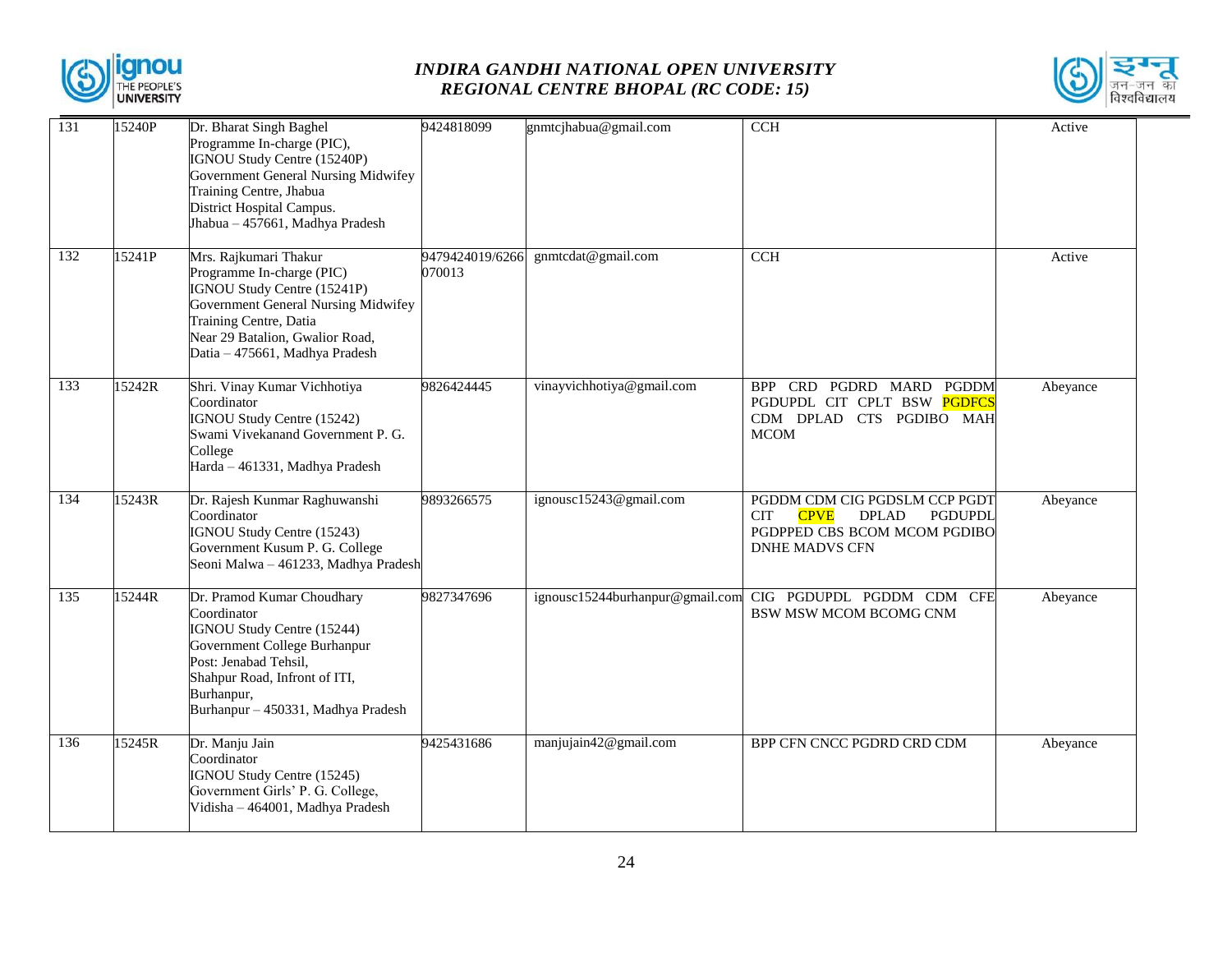



| 137 | 15246R | Dr. Chandra Singh Kanesh<br>Coordinator<br>IGNOU Study Centre (15246),<br>Government P. G. College,<br>Alirajpur - 457887, Madhya Pradesh                                                                     | 9977706306 | cskanesh2005@gmail.com                                 | BA BPP CSWCJS CFE CTE CPLT<br>PGDRD CRD PGDUPDL PGDFCS                                                                                              | Abeyance |
|-----|--------|---------------------------------------------------------------------------------------------------------------------------------------------------------------------------------------------------------------|------------|--------------------------------------------------------|-----------------------------------------------------------------------------------------------------------------------------------------------------|----------|
| 138 | 15247R | Dr. Gulab Singh Jatav<br>Coordinator<br>IGNOU Study Centre (15247),<br>Government SMS P. G. College,<br>Shivpuri - 473551, Madhya Pradesh                                                                     | 8959210924 | drgulabsingh1234@gmail.com                             | BA BPP PGDRD PGDUPDL PGDDM<br>CRD CBS MARD<br>CDM PGDAC<br>MADVS CAHT CSWCJS CIT CAFÉ<br>MCOM PGDIBO<br><b>DPLAD</b><br>BCOM<br><b>BBARL PGDCSR</b> | Abeyance |
| 139 | 15248P | Mrs. Supriya Victor<br>Programme In-charge<br><b>IGNOU Learner Support Centre</b><br>ANMTC, Govt. District Bhoj Civil<br>Hospital,<br>Dhar Mandu Road,<br>Dhar - 454001, Madhya Pradesh                       | 7389475777 | supriyavictor2010@gmail.com<br>cmhodha@gmail.com       | CCH                                                                                                                                                 | Active   |
| 140 | 15249P | Dr. Rachna Dubey<br>Programme In-charge<br><b>IGNOU Learner Support Centre</b><br>Govt. Jai Prakash District Hospital,<br>1250, Tulsi Nagar,<br>Bhopal - 462003, Madhya Pradesh                               | 8889140111 | 555rachnadubey@gmail.com<br>ignouinchargeiph@gmail.com | <b>CCH</b>                                                                                                                                          | Active   |
| 141 | 15250P | Dr. Maya Kalyani<br>Programme In-charge<br><b>IGNOU Learner Support Centre</b><br>Regional Health and Family Welfare<br>Training Centre,<br>CRP Lines, Behind MY Hospital,<br>Indore - 452001, Madhya Pradesh | 9425945587 | mayakalyani2010@gmail.com                              | $\overline{CCH}$                                                                                                                                    | Abeyance |
| 142 | 15251P | Dr. Rajkumar Rishishwar<br>Programme In-charge<br><b>IGNOU Learner Support Centre</b><br>District Hospital Shivpuri<br>Shivpuri-473551, Madhya Pradesh                                                        | 9425490161 | rrishishwar@gmail.com<br>csurgeonshimp@nic.in          | <b>CCH</b>                                                                                                                                          | Active   |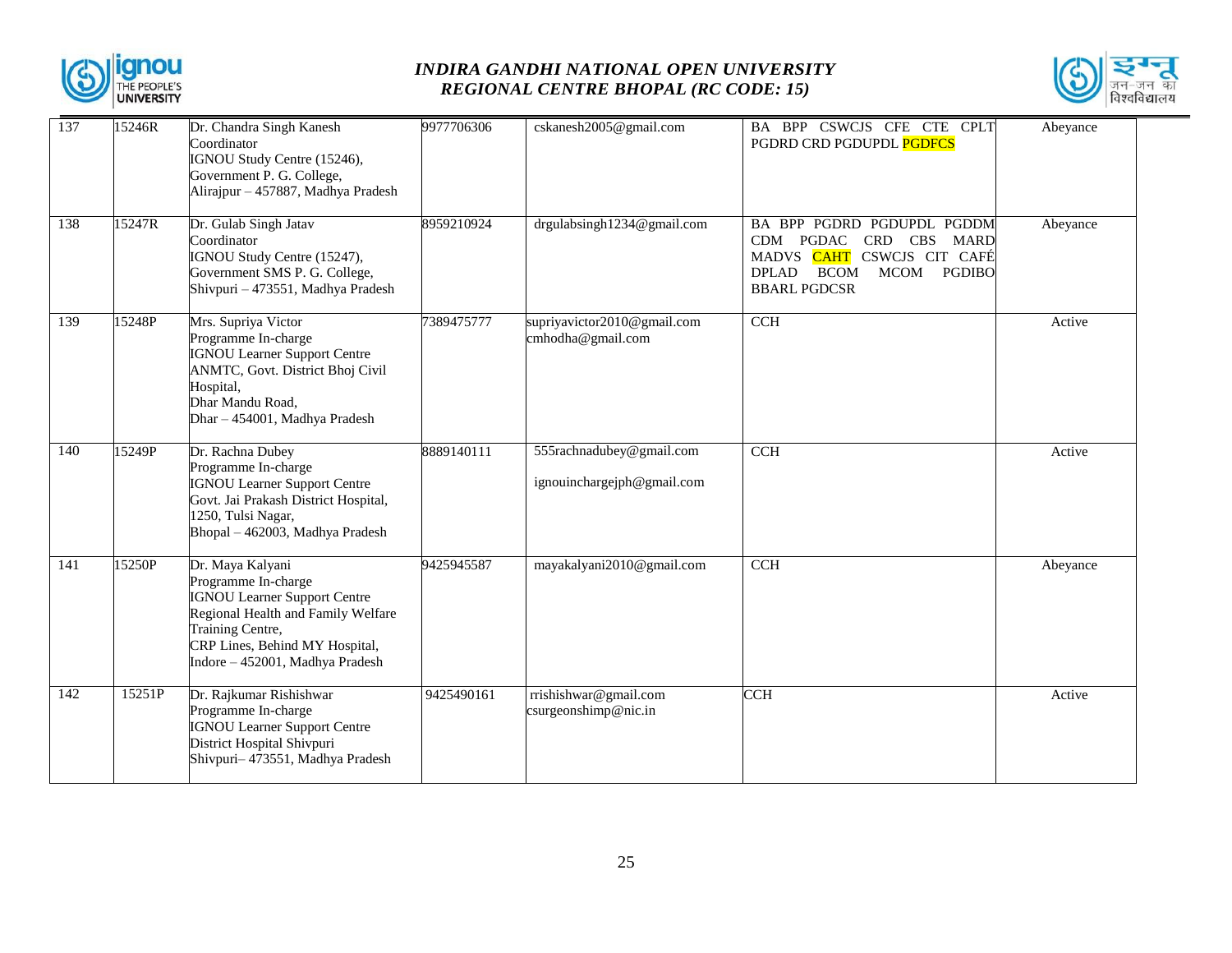



| $\overline{143}$ | 15252P | Dr. Brijesh Kumar Sharma<br>Programme In-charge                                                                                                                                                                                                 | 9425309633 | drbrijeshsharma@rediffmail.com                            | <b>CCH</b>                                                                          | Active   |
|------------------|--------|-------------------------------------------------------------------------------------------------------------------------------------------------------------------------------------------------------------------------------------------------|------------|-----------------------------------------------------------|-------------------------------------------------------------------------------------|----------|
|                  |        | <b>IGNOU Learner Support Centre</b><br>Regional Health and Family Welfare<br>Training Centre,<br>Near Shivaji Park,<br>City Centre Gwalior,                                                                                                     |            |                                                           |                                                                                     |          |
|                  |        | Gwalior - 458002, Madhya Pradesh                                                                                                                                                                                                                |            |                                                           |                                                                                     |          |
| 144              | 15253P | Dr. P. C. Arya<br>Programme In-charge<br><b>IGNOU Learner Support Centre</b><br>Government General Nursing Midwifey<br>Training Centre, Mandsaur<br>Rewas Dewda Road,<br>Daulatpura, Behind MIT College<br>Mandsaur - 458002,<br>Madhya Pradesh | 9425441996 | chomandsaur@gmail.com                                     | <b>CCH</b>                                                                          | Abeyance |
| $\overline{145}$ | 15254P | Dr. B. L. Tapadiya<br>Programme In-charge<br><b>IGNOU Learner Support Centre</b><br>Government General Nursing Midwifey<br>Training Centre, Ratlam<br>District Hospital Campus,<br>Ratlam - 457001, Madhya Pradesh                              | 9329399393 | choratlam@gmail.com                                       | <b>CCH</b>                                                                          | Active   |
| 146              | 15255R | Dr. D. P. Ahirwar<br>Coordinator<br><b>IGNOU Learner Support Centre</b><br>Govt. Autonomous P. G. College<br>Datia - 475661, Madhya Pradesh                                                                                                     | 9754165241 | lsc15255datia@gmail.com                                   | PGDESD PGDDM CDM MHD PGDUPDL<br>MADVS DPLAD MARD PGDRD CRD<br>PGDFCS CFE CTE MSO    | Abeyance |
| $\overline{147}$ | 15256R | Dr. S. M. Salim<br>Coordinator<br><b>IGNOU Learner Support Centre</b><br>Bherulal Patidar Govt. P. G. College<br>Mhow, District: Indore<br>Mhow - 453441, Madhya Pradesh                                                                        | 9425368242 | salimsheikh65@gmail.com<br>ignoumhowcollege2019@gmail.com | BAG PGDCA PGDESD CDM PGDDM<br>MEG DCE PGDRD CRD CFN CNCC<br>PGDSS CAFÉ DAFE PGDUPDL | Abeyance |
| 148              | 15257P | Dr. U. P. Kushwah<br>Programme In-charge<br><b>IGNOU Learner Support Centre</b><br>Govt. District Hospital Bhind<br>Bhind - 477001, Madhya Pradesh                                                                                              | 9826216652 | $\csc{supconbhimp@nic.in}$                                | CCH                                                                                 | Abeyance |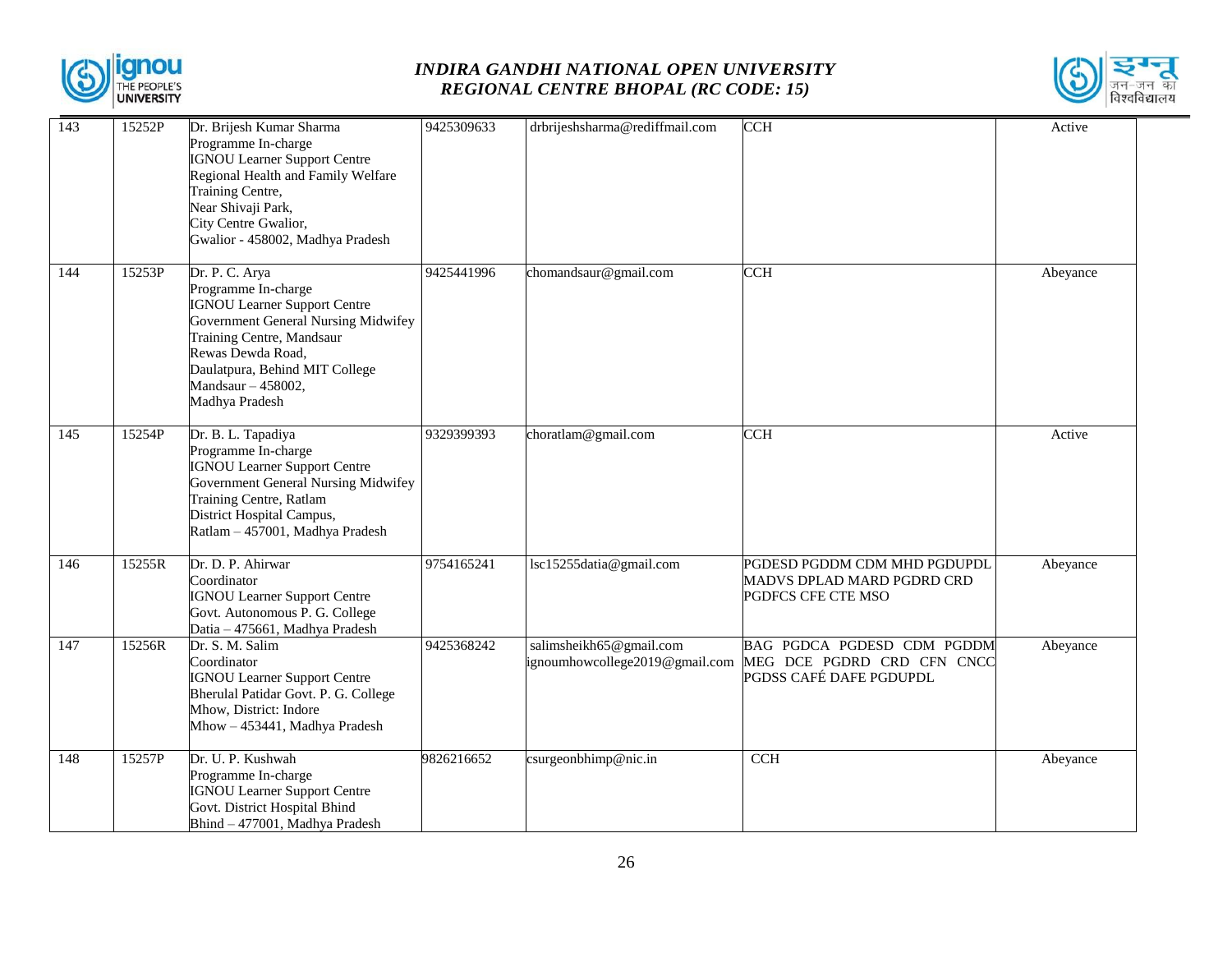



| 149 | 15258P | Dr. Sunil Buchke<br>Programme In-charge<br><b>IGNOU Learner Support Centre</b><br>State Institute Health Mangement &<br>Communication (SIHMC)<br>City Centre Gwalior,<br>Gwalior - 474002, Madhya Pradesh               | 9826273602  | directorsihmc@gmail.com     | <b>CCH</b>                                  | Active   |
|-----|--------|-------------------------------------------------------------------------------------------------------------------------------------------------------------------------------------------------------------------------|-------------|-----------------------------|---------------------------------------------|----------|
| 150 | 15259P | Dr. Roop Singh Parihar<br>Programme In-charge<br><b>IGNOU Learner Support Centre</b><br>Government General Nursing Midwifey<br>Training Centre, Rajgarh,<br>Kalakhet Rajgarh,<br>Rajgarh - 465661, Madhya Pradesh       | 09589054939 | dpmuraj-mp@nic.in           | CCH                                         | Abeyance |
| 151 | 15260R | Dr. Anita Bhadoria<br>Coordinator<br><b>IGNOU Learner Support Centre</b><br>Career College Campus,<br>Govindpura, BHEL,<br>Bhopal - 462023, Madhya Pradesh                                                              | 09926987968 | info@careercollegeindia.com | BCOMG MCOM CBS PGDIBO CPLT<br>CIG PGDAC CNM | Active   |
| 152 | 15261P | Dr. Arneet Arora<br>Dean (Academic)<br>Programme In-charge (PIC)<br><b>IGNOU Learner Support Centre</b><br>All India Institute of Medical Science<br>(AIIMS), Bhopal<br>Saket Nagar,<br>Bhopal - 462020, Madhya Pradesh | 09303100948 | dean@aiimsbhopal.edu.in     | <b>PGCMDM</b>                               |          |
| 153 | 15262R | Dr. B. K. Dangarh<br>Coordinator<br>IGNOU Learner Support Centre (15262)<br>Swami Vivekanand Govt. College<br>Manasa Road,<br>Neemuch - 458441, Madhya Pradesh                                                          | 09424833255 | bkdangarh11@gmail.com       | <b>BAG BCOMG PGDRD</b>                      | Active   |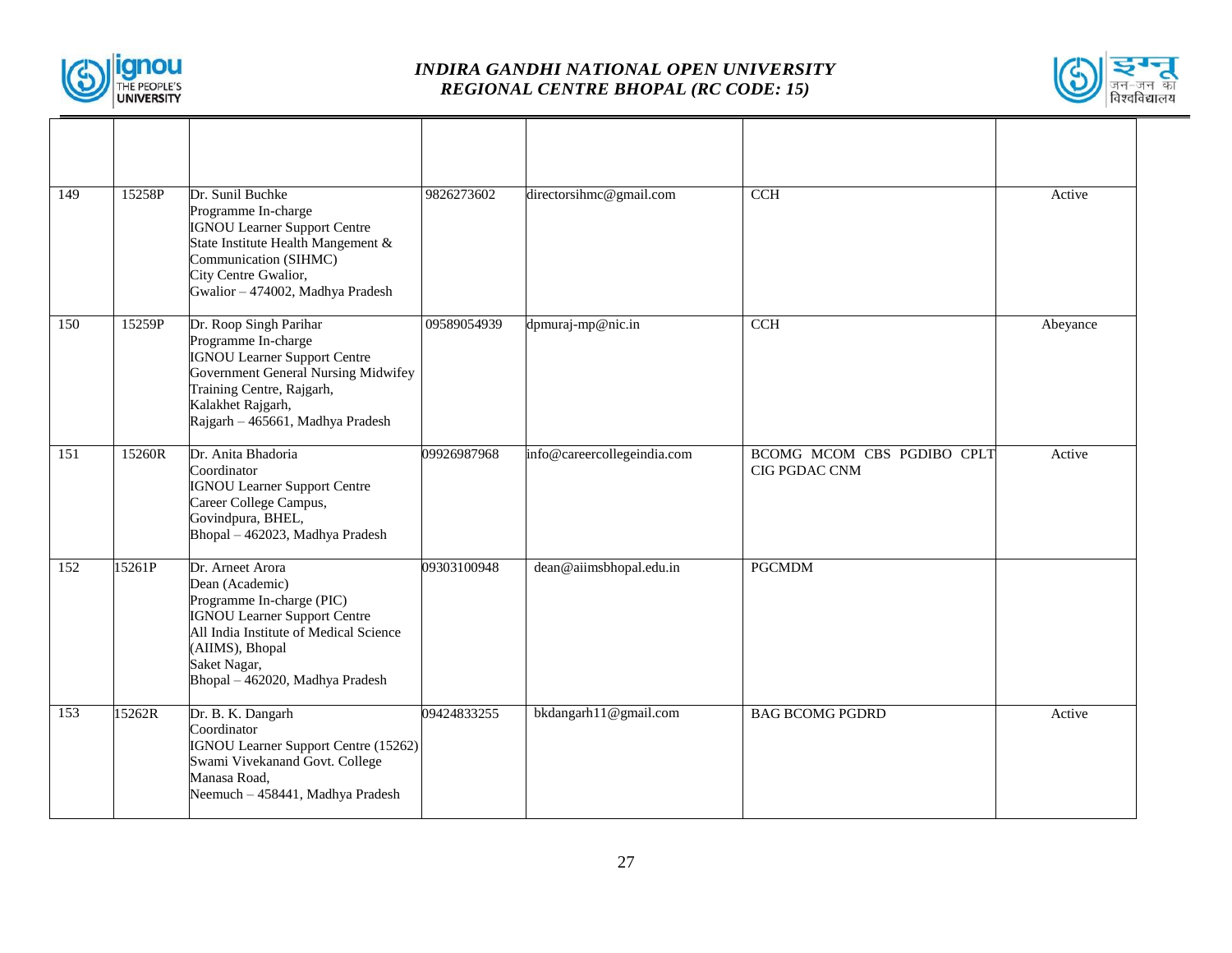



| 154              | 15263P | Prof. (Mrs.) Aradhana Michael<br>Programme In-Charge (PIC)<br><b>IGNOU Learner Support Centre</b><br>Choithram College of Nursing,<br>Choithram Hospital and Research<br>Centre,<br>Manik Bagh Road,<br>Indore - 452014, Madhya Pradseh                     | 9826050048 | cconursing@yahoo.co.in<br>ignou.15263p@gmail.com | CCH        | Active |
|------------------|--------|-------------------------------------------------------------------------------------------------------------------------------------------------------------------------------------------------------------------------------------------------------------|------------|--------------------------------------------------|------------|--------|
| $\overline{155}$ | 15264P | Mrs. Pushpa Rai<br>Programme In-Charge (PIC)<br><b>IGNOU Learner Support Centre</b><br>Govt. College of Nursing<br>J A Hospital Campus, G R Medical<br>College,<br>Gwalior - 474009, Madhya Pradesh                                                         | 9993389567 | pushparaijaiswal10@gmail.com                     | <b>CCH</b> | Active |
| 156              | 15265P | Prof. Rama Taneja<br>Programme In-Charge (PIC)<br><b>IGNOU Learner Support Centre</b><br>Kusha Bhau Thakre Nursing College,<br>Inayatpur, Opposite Hallmark City,<br>Thua Kheda, Kolar Road,<br>Bhopal - 462011, Madhya Pradesh                             | 9826973734 | kbtnc2006@gmail.com                              | CCH        | Active |
| 157              | 15266P | Mrs. Rosy Suhel<br>Programme In-Charge (PIC)<br><b>IGNOU Learner Support Centre</b><br>Government College of Nursing,<br>Gandhi Medical College Campus,<br>Bhopal - 462001, Madhya Pradesh                                                                  | 9425025844 | bplgovnursing@gmail.com                          | CCH        | Active |
| 158              | 15267P | Prof. (Mrs.) Rekha Rani Gupta<br>Programme In-Charge (PIC)<br><b>IGNOU Learner Support Centre</b><br>Peoples College Of Nursing & Research<br>Center, People's University,<br>People's Campus, Bhanpur, By Pass<br>Road.<br>Bhopal - 462037, Madhya Pradesh | 8130989184 | hoi.nursing@peoplesuniversity.ed.in              | CCH        | Active |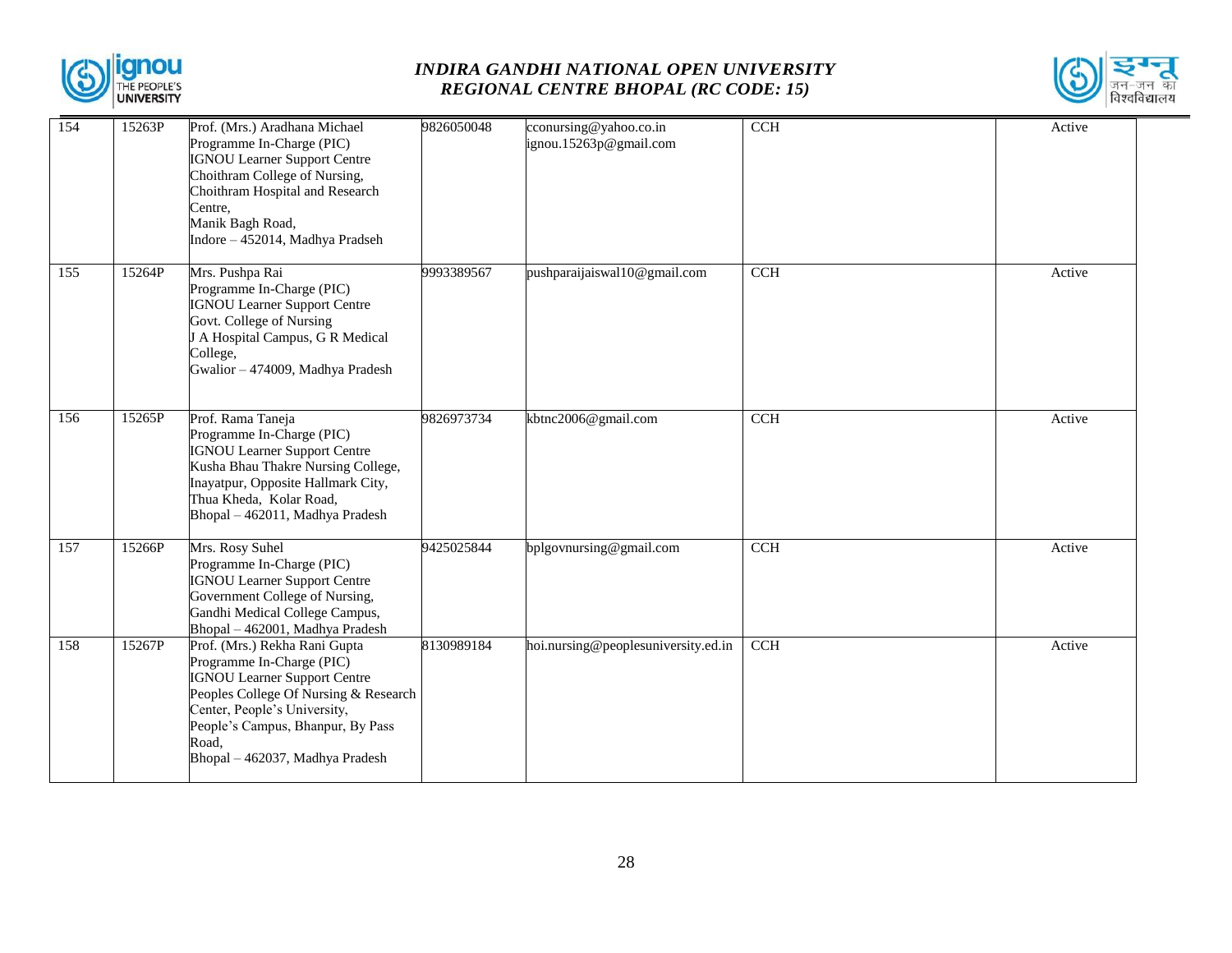



| 159 | 15268P | Prof. Karesh Prasad<br>Programme In-Charge (PIC)<br><b>IGNOU Learner Support Centre</b><br>L.N Nursing College,<br>J.K Hospital Campus, Sarvadharam, 'C'<br>Sector,<br>Kolar Road, Bhopal - 462042, Madhya<br>Pradesh                             | 9425010842  | nursing@lnctu.ac.in                        | <b>CCH</b>                                                                 | Active   |
|-----|--------|---------------------------------------------------------------------------------------------------------------------------------------------------------------------------------------------------------------------------------------------------|-------------|--------------------------------------------|----------------------------------------------------------------------------|----------|
| 160 | 15269P | Prof. (Dr.) Sunita Lawrence<br>Programme In-Charge (PIC)<br><b>IGNOU Learner Support Centre</b><br>Pragyan College of Nursing,<br>Near RGPV, By Pass Road, Gandhi<br>Nagar,<br>Bhopal - 462036, Madhya Pradesh                                    | 9827591659  | pragyannsg@yahoo.com                       | CCH                                                                        | Active   |
| 161 | 15270P | Dr. Pramila R<br>Programme In-Charge (PIC)<br><b>IGNOU Learner Support Centre</b><br>Chirayu College of Nursing,<br>Chirayu Medical College and Hospital<br>Campus, Bhopal- Indore Highway, Near<br>Bairagarh,<br>Bhopal - 462030, Madhya Pradesh | 9443547071  | principalchirayu@gmail.com                 | <b>CCH</b>                                                                 | Active   |
| 162 | 15271P | Dr. Angoori Singh<br>Programme In-Charge (PIC)<br><b>IGNOU Learner Support Centre</b><br>Government College of Nursing,<br>CRP Lines, Behind MY Hospital,<br>Indore-452001, Madhya Pradesh                                                        | 9424044491  | govnursingcollegeindore@rediffmail.<br>com | <b>CCH</b>                                                                 | Active   |
| 163 | 15272  | Dr. V. K. Agarwal<br>Coordinator<br><b>IGNOU Learner Support Centre,</b><br>Govt. PG College, Morena<br>Madhya Pradesh-476001                                                                                                                     | 9039527121  | hegpgcmor@mp.gov.in                        | PGDUPDL CES PGDAC PGDESD<br>MADVS PGCCC PGDRD CRD PGDT<br><b>PGDSS MAH</b> | Abeyance |
| 164 | 15273  | Mr. Satish Patel<br>Coordinator<br><b>IGNOU Learner Support Centre,</b><br>Poonamchand Gupta Vocational College<br>Civil Lines, Khandwa - 450001,                                                                                                 | 09425085165 | 15158dsc@gmail.com                         | BAG BCOMG DNHE CNCC CFN BSW<br>CBS, PGDRD, CIG                             |          |